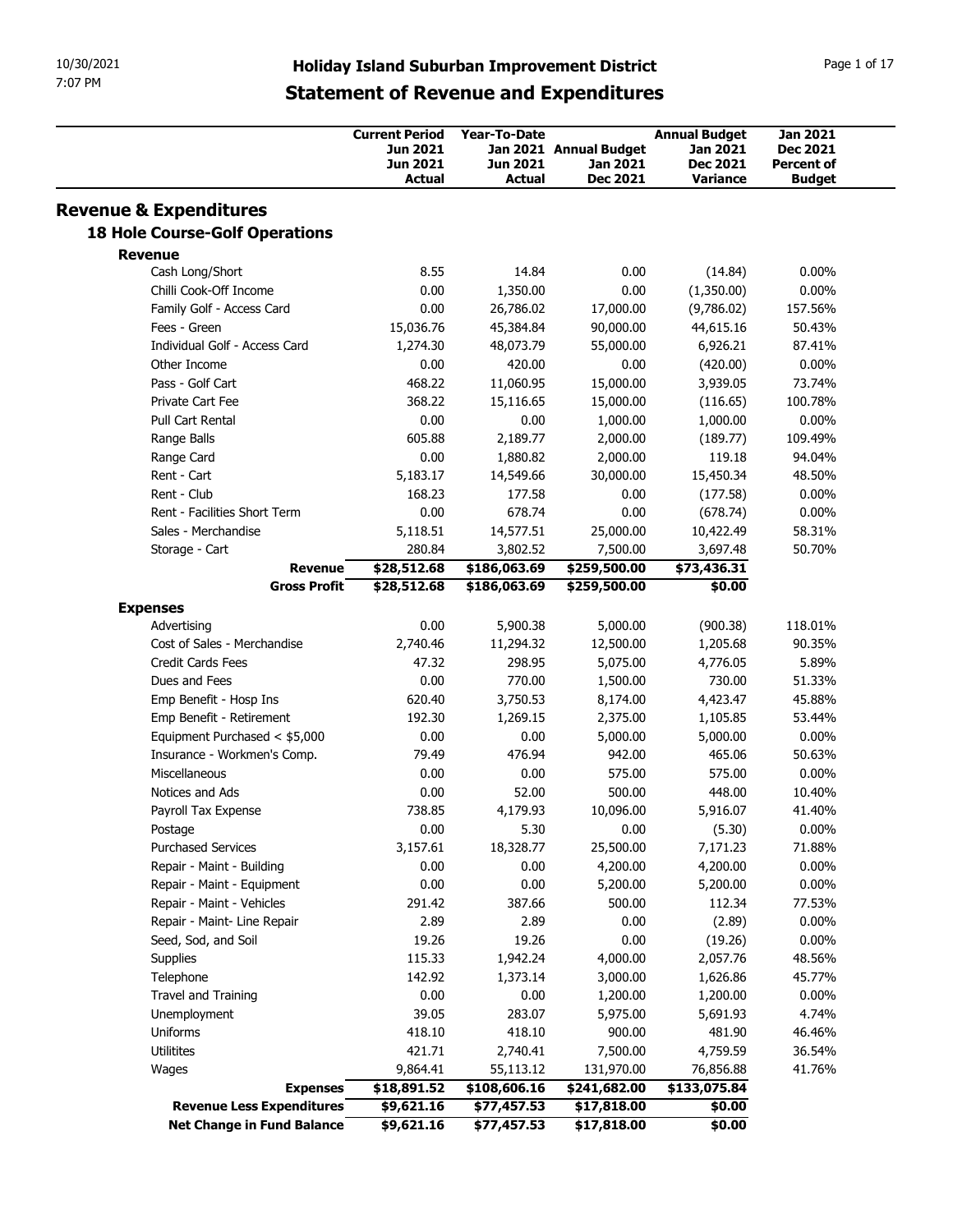| 10/30/2021<br>7:07 PM                               |                                   |                                                                                                     |                                                  |                                                              |                                                                        |                                                                          |
|-----------------------------------------------------|-----------------------------------|-----------------------------------------------------------------------------------------------------|--------------------------------------------------|--------------------------------------------------------------|------------------------------------------------------------------------|--------------------------------------------------------------------------|
|                                                     |                                   |                                                                                                     |                                                  |                                                              |                                                                        |                                                                          |
|                                                     |                                   |                                                                                                     |                                                  |                                                              |                                                                        | Page 2 of 17                                                             |
|                                                     |                                   | <b>Holiday Island Suburban Improvement District</b><br><b>Statement of Revenue and Expenditures</b> |                                                  |                                                              |                                                                        |                                                                          |
|                                                     |                                   |                                                                                                     |                                                  |                                                              |                                                                        |                                                                          |
|                                                     |                                   | <b>Current Period</b><br><b>Jun 2021</b><br><b>Jun 2021</b><br><b>Actual</b>                        | <b>Year-To-Date</b><br>Jun 2021<br><b>Actual</b> | Jan 2021 Annual Budget<br><b>Jan 2021</b><br><b>Dec 2021</b> | <b>Annual Budget</b><br>Jan 2021<br><b>Dec 2021</b><br><b>Variance</b> | <b>Jan 2021</b><br><b>Dec 2021</b><br><b>Percent of</b><br><b>Budget</b> |
| <b>18-Hole Course Maintenance</b>                   |                                   |                                                                                                     |                                                  |                                                              |                                                                        |                                                                          |
| <b>Revenue</b><br>Contribution Income               |                                   | 4,106.00                                                                                            | 4,106.00                                         | 0.00                                                         | (4,106.00)                                                             | $0.00\%$                                                                 |
|                                                     | <b>Revenue</b>                    | \$4,106.00                                                                                          | \$4,106.00                                       | \$0.00                                                       | ( \$4,106.00)                                                          |                                                                          |
| <b>Expenses</b>                                     | <b>Gross Profit</b>               | \$4,106.00                                                                                          | \$4,106.00                                       | \$0.00                                                       | \$0.00                                                                 |                                                                          |
| <b>Chemicals and Fertilizer</b>                     |                                   | 4,249.50                                                                                            | 42,866.87                                        | 62,000.00                                                    | 19,133.13                                                              | 69.14%                                                                   |
| Dues and Fees                                       |                                   | 0.00                                                                                                | 465.00                                           | 1,200.00                                                     | 735.00                                                                 | 38.75%                                                                   |
| Emp Benefit - Hosp Ins                              |                                   | 2,084.82                                                                                            | 12,459.17                                        | 17,883.00                                                    | 5,423.83                                                               | 69.67%                                                                   |
| Emp Benefit - Retirement                            |                                   | 682.30                                                                                              | 4,174.96                                         | 5,023.00                                                     | 848.04                                                                 | 83.12%                                                                   |
| Fuel Expense                                        | Equipment Purchased < \$5,000     | 0.00<br>2,319.96                                                                                    | 3,366.45<br>7,402.93                             | 3,400.00<br>18,975.00                                        | 33.55<br>11,572.07                                                     | 99.01%<br>39.01%                                                         |
|                                                     | Insurance - Workmen's Comp.       | 114.35                                                                                              | 686.10                                           | 2,542.00                                                     | 1,855.90                                                               | 26.99%                                                                   |
| <b>Interest Expense</b>                             |                                   | 463.34                                                                                              | 3,002.41                                         | 7,200.00                                                     | 4,197.59                                                               | 41.70%                                                                   |
| Notices and Ads                                     |                                   | 0.00                                                                                                | 213.55                                           | 0.00                                                         | (213.55)                                                               | $0.00\%$                                                                 |
| Payroll Tax Expense                                 |                                   | 1,405.25                                                                                            | 7,410.30                                         | 15,545.00                                                    | 8,134.70                                                               | 47.67%                                                                   |
| <b>Purchased Services</b>                           |                                   | 0.00                                                                                                | 5,248.20                                         | 7,963.00                                                     | 2,714.80                                                               | 65.91%                                                                   |
| Repair - Maint - Building                           |                                   | 0.00                                                                                                | 334.59                                           | 1,500.00                                                     | 1,165.41                                                               | 22.31%                                                                   |
|                                                     | Repair - Maint - Equipment        | 1,435.86                                                                                            | 10,446.99                                        | 11,000.00                                                    | 553.01                                                                 | 94.97%                                                                   |
| Repair - Maint - Tires<br>Repair - Maint - Vehicles |                                   | 101.94<br>617.23                                                                                    | 945.10<br>1,228.15                               | 2,000.00<br>1,000.00                                         | 1,054.90<br>(228.15)                                                   | 47.26%<br>122.82%                                                        |
|                                                     | Repair - Maint- Line Repair       | 622.08                                                                                              | 3,605.48                                         | 9,000.00                                                     | 5,394.52                                                               | 40.06%                                                                   |
| Safety                                              |                                   | 0.00                                                                                                | 458.12                                           | 400.00                                                       | (58.12)                                                                | 114.53%                                                                  |
| Seed, Sod, and Soil                                 |                                   | 240.75                                                                                              | 6,291.66                                         | 15,000.00                                                    | 8,708.34                                                               | 41.94%                                                                   |
| Supplies                                            |                                   | 970.42                                                                                              | 2,938.47                                         | 2,600.00                                                     | (338.47)                                                               | 113.02%                                                                  |
| Telephone                                           |                                   | 117.00                                                                                              | 848.70                                           | 2,400.00                                                     | 1,551.30                                                               | 35.36%                                                                   |
| Travel and Training                                 |                                   | 0.00                                                                                                | 850.00                                           | 2,500.00                                                     | 1,650.00                                                               | 34.00%                                                                   |
| Unemployment                                        |                                   | 33.99                                                                                               | 429.87                                           | 3,000.00                                                     | 2,570.13                                                               | 14.33%                                                                   |
| Uniforms                                            |                                   | 0.00                                                                                                | 1,179.62                                         | 1,000.00                                                     | (179.62)                                                               | 117.96%                                                                  |
| Utilitites                                          |                                   | 1,671.86                                                                                            | 11,588.85                                        | 20,000.00                                                    | 8,411.15                                                               | 57.94%                                                                   |
|                                                     | <b>Expenses</b>                   | 19,063.87<br>\$36,194.52                                                                            | 91,383.02<br>\$219,824.56                        | 203,202.00<br>\$416,333.00                                   | 111,818.98<br>\$196,508.44                                             | 44.97%                                                                   |
| Wages                                               | Revenue Less Expenditures         |                                                                                                     | $($ \$32,088.52) (\$215,718.56) (\$416,333.00)   |                                                              | \$0.00                                                                 |                                                                          |
|                                                     | <b>Net Change in Fund Balance</b> | $($32,088.52)$ $($215,718.56)$ $($416,333.00)$                                                      |                                                  |                                                              | \$0.00                                                                 |                                                                          |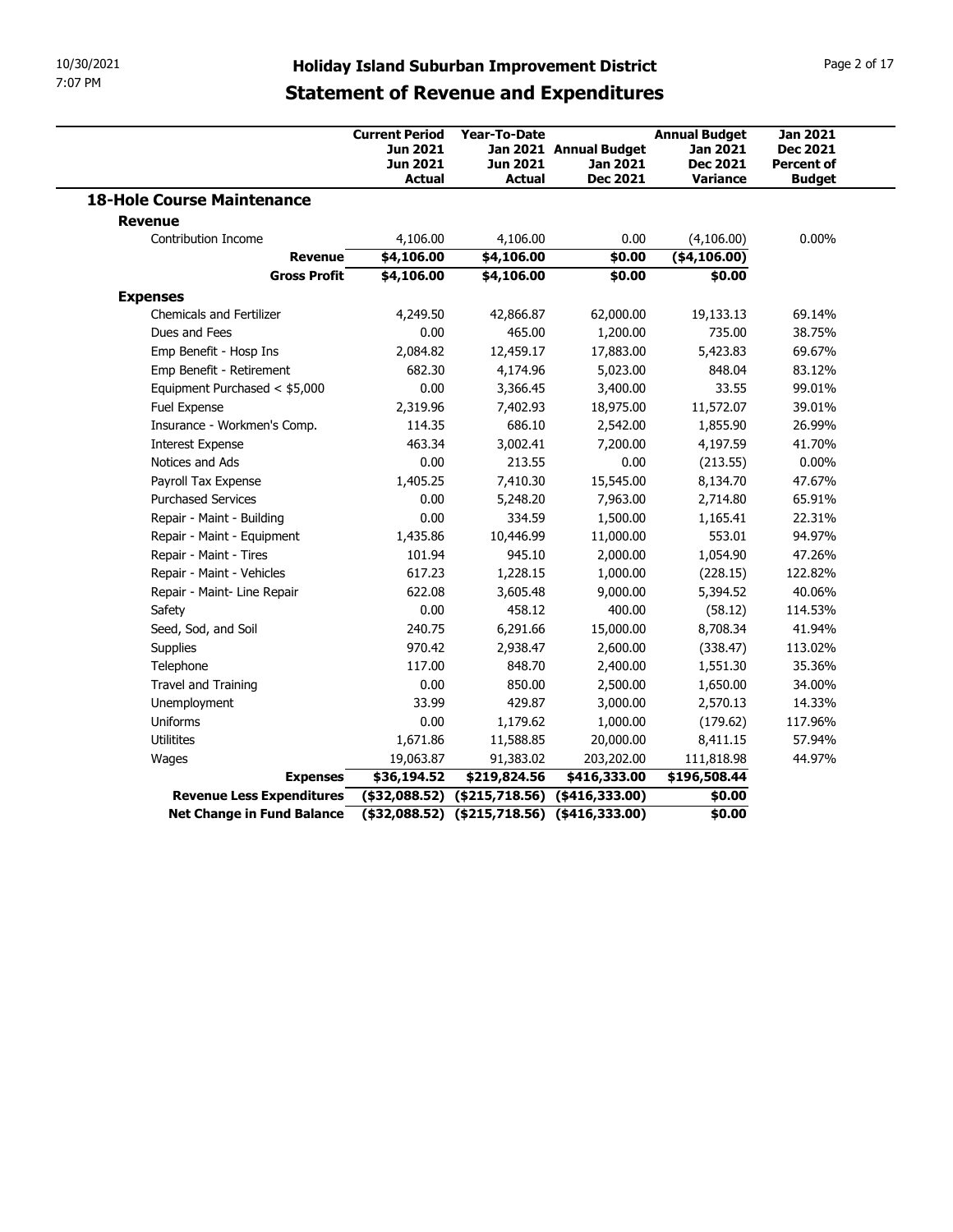| 10/30/2021<br>7:07 PM                                   |                        |                                                                                                     |                                                     |                          |                   |
|---------------------------------------------------------|------------------------|-----------------------------------------------------------------------------------------------------|-----------------------------------------------------|--------------------------|-------------------|
|                                                         |                        |                                                                                                     |                                                     |                          |                   |
|                                                         |                        |                                                                                                     |                                                     |                          |                   |
|                                                         |                        |                                                                                                     |                                                     |                          |                   |
|                                                         |                        |                                                                                                     |                                                     |                          |                   |
|                                                         |                        |                                                                                                     |                                                     |                          |                   |
|                                                         |                        |                                                                                                     | <b>Holiday Island Suburban Improvement District</b> |                          | Page 3 of 17      |
|                                                         |                        |                                                                                                     | <b>Statement of Revenue and Expenditures</b>        |                          |                   |
|                                                         |                        |                                                                                                     |                                                     |                          |                   |
|                                                         | <b>Current Period</b>  | Year-To-Date                                                                                        |                                                     | <b>Annual Budget</b>     | <b>Jan 2021</b>   |
|                                                         | Jun 2021               |                                                                                                     | Jan 2021 Annual Budget                              | Jan 2021                 | <b>Dec 2021</b>   |
|                                                         | Jun 2021               | <b>Jun 2021</b>                                                                                     | Jan 2021                                            | <b>Dec 2021</b>          | <b>Percent of</b> |
|                                                         | <b>Actual</b>          | <b>Actual</b>                                                                                       | <b>Dec 2021</b>                                     | <b>Variance</b>          | <b>Budget</b>     |
| <b>Administrative Dept</b>                              |                        |                                                                                                     |                                                     |                          |                   |
| <b>Revenue</b>                                          |                        |                                                                                                     |                                                     |                          |                   |
| Cash Long/Short                                         | 0.00                   | (88.49)                                                                                             | 0.00                                                | 88.49                    | $0.00\%$          |
| Facilities Rental - Long Term                           | 1,200.00               | 3,150.00                                                                                            | 0.00                                                | (3,150.00)               | $0.00\%$          |
| Other Income<br><b>Revenue</b>                          | 1,212.00<br>\$2,412.00 | 3,800.75<br>\$6,862.26                                                                              | 24,000.00<br>\$24,000.00                            | 20,199.25<br>\$17,137.74 | 15.84%            |
| <b>Gross Profit</b>                                     | \$2,412.00             | \$6,862.26                                                                                          | \$24,000.00                                         | \$0.00                   |                   |
| <b>Expenses</b>                                         |                        |                                                                                                     |                                                     |                          |                   |
| Auditors' Fees                                          | 0.00                   | 12,177.29                                                                                           | 26,282.00                                           | 14,104.71                | 46.33%            |
| Capital Improvements - Facilit                          | 0.00                   | 4,500.00                                                                                            | 25,000.00                                           | 20,500.00                | 18.00%            |
| Credit Cards Fees                                       | 317.25                 | 1,493.23                                                                                            | 3,600.00                                            | 2,106.77                 | 41.48%            |
| Dues and Fees                                           | 147.00                 | 162.00                                                                                              | 684.00                                              | 522.00                   | 23.68%            |
| Emp Benefit - Hosp Ins                                  | 1,240.80               | 8,685.60                                                                                            | 20,047.00                                           | 11,361.40                | 43.33%            |
| Emp Benefit - Retirement                                | 639.12                 | 5,168.61                                                                                            | 11,021.00                                           | 5,852.39                 | 46.90%            |
| Equipment Purchased < \$5,000                           | 0.00                   | 0.00                                                                                                | 5,000.00                                            | 5,000.00                 | $0.00\%$          |
| Insurance - Workmen's Comp.                             | 24.82                  | 148.92                                                                                              | 188.00                                              | 39.08                    | 79.21%            |
| Miscellaneous                                           | 0.00                   | 0.00                                                                                                | 1,800.00                                            | 1,800.00                 | $0.00\%$          |
| Notices and Ads                                         | 186.15                 | 363.58                                                                                              | 960.00                                              | 596.42                   | 37.87%            |
| Payroll Tax Expense                                     | 1,457.12               | 10,914.36                                                                                           | 22,227.00                                           | 11,312.64                | 49.10%            |
| Postage                                                 | 0.00                   | 6,133.67                                                                                            | 20,000.00                                           | 13,866.33                | 30.67%            |
| <b>Purchased Services</b>                               | 3,717.59               | 11,594.11                                                                                           | 17,136.00                                           | 5,541.89                 | 67.66%            |
|                                                         | 10.58                  | 1,062.94                                                                                            | 4,550.00                                            | 3,487.06                 | 23.36%            |
| Repair - Maint - Building                               | 0.00                   | 73.84                                                                                               | 960.00                                              | 886.16                   | 7.69%             |
| Repair - Maint - Equipment                              |                        | 0.00                                                                                                | 400.00                                              | 400.00                   | $0.00\%$          |
| Repair - Maint - Vehicles                               | 0.00                   | 4,630.43                                                                                            | 8,500.00                                            | 3,869.57                 | 54.48%            |
| Supplies                                                | 66.04                  |                                                                                                     | 7,200.00                                            | 4,268.34                 | 40.72%            |
| Telephone                                               | 340.29                 | 2,931.66                                                                                            |                                                     |                          |                   |
| Travel and Training                                     | 0.00                   | 0.00                                                                                                | 1,200.00                                            | 1,200.00                 | $0.00\%$          |
| Unemployment                                            | 15.85                  | 451.20                                                                                              | 3,590.00                                            | 3,138.80                 | 12.57%            |
| Utilitites                                              | 529.94                 | 3,651.68                                                                                            | 7,740.00                                            | 4,088.32                 | 47.18%            |
| Wages                                                   | 19,461.08              | 115,226.77                                                                                          | 302,213.00                                          | 186,986.23               | 38.13%            |
| <b>Expenses</b>                                         | \$28,153.63            | \$189,369.89                                                                                        | \$490,298.00                                        | \$300,928.11             |                   |
| Revenue Less Expenditures<br>Net Change in Fund Balance |                        | $($ \$25,741.63) $($ \$182,507.63) $($ \$466,298.00)<br>(\$25,741.63) (\$182,507.63) (\$466,298.00) |                                                     | \$0.00<br>\$0.00         |                   |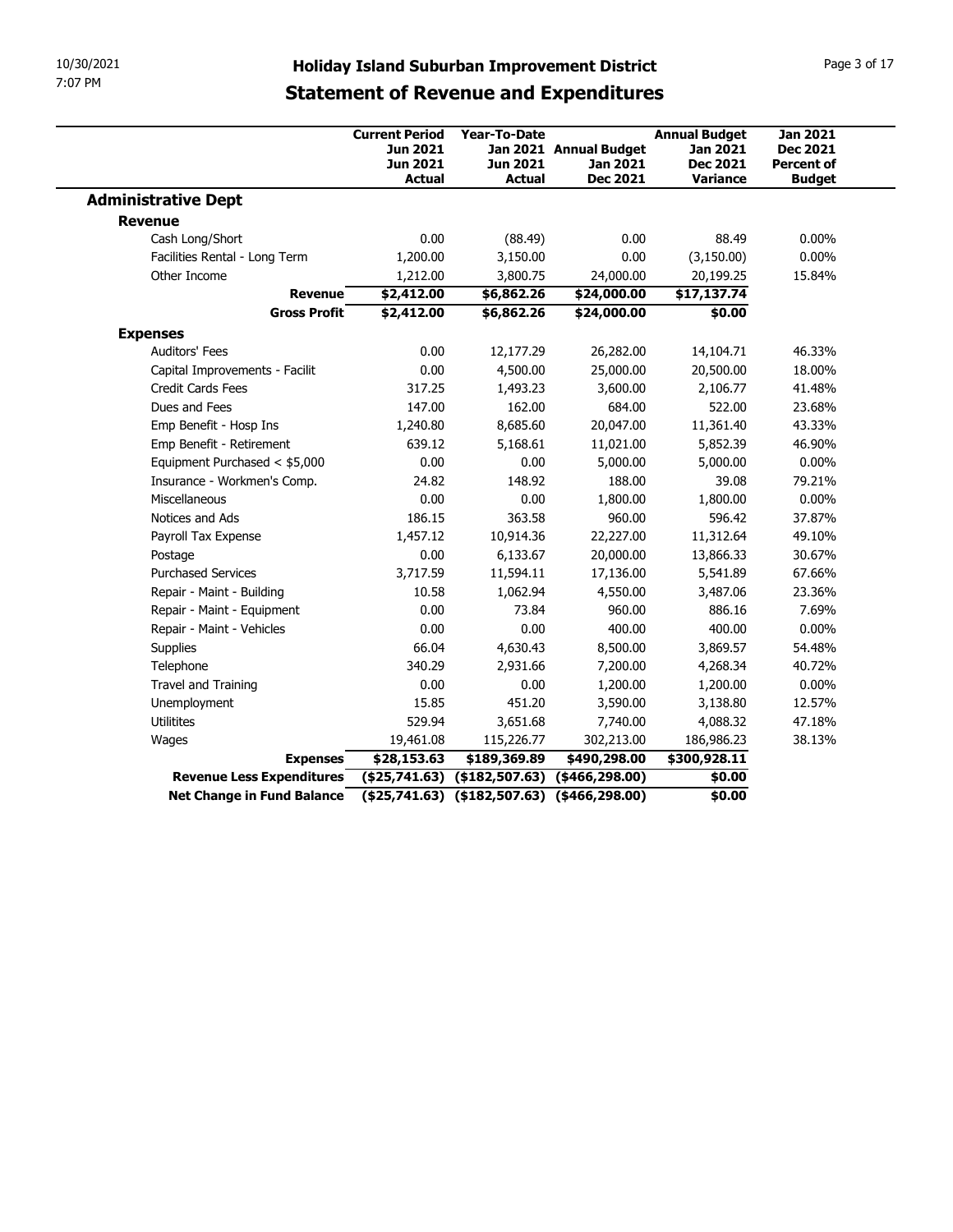| 10/30/2021                    | <b>Holiday Island Suburban Improvement District</b> |                      |                        |                 | Page 4 of 17      |  |  |  |
|-------------------------------|-----------------------------------------------------|----------------------|------------------------|-----------------|-------------------|--|--|--|
| 7:07 PM                       |                                                     |                      |                        |                 |                   |  |  |  |
|                               | <b>Statement of Revenue and Expenditures</b>        |                      |                        |                 |                   |  |  |  |
|                               | <b>Current Period</b>                               | <b>Annual Budget</b> | <b>Jan 2021</b>        |                 |                   |  |  |  |
|                               | Jun 2021                                            | Year-To-Date         | Jan 2021 Annual Budget | Jan 2021        | <b>Dec 2021</b>   |  |  |  |
|                               | Jun 2021                                            | Jun 2021             | Jan 2021               | Dec 2021        | <b>Percent of</b> |  |  |  |
|                               | <b>Actual</b>                                       | <b>Actual</b>        | <b>Dec 2021</b>        | <b>Variance</b> | <b>Budget</b>     |  |  |  |
|                               |                                                     |                      |                        |                 |                   |  |  |  |
| <b>Campground Recreation</b>  |                                                     |                      |                        |                 |                   |  |  |  |
| <b>Revenue</b>                |                                                     |                      |                        |                 |                   |  |  |  |
| Cash Long/Short               | (1.00)                                              | 10.36                | 0.00                   | (10.36)         | $0.00\%$          |  |  |  |
| Rent - Facilities Short Term  | 5,126.00                                            | 11,362.00            | 15,000.00              | 3,638.00        | 75.75%            |  |  |  |
| <b>Revenue</b>                | \$5,125.00                                          | \$11,372.36          | \$15,000.00            | 53,627.64       |                   |  |  |  |
| <b>Gross Profit</b>           | \$5,125.00                                          | \$11,372.36          | \$15,000.00            | \$0.00          |                   |  |  |  |
| <b>Expenses</b>               |                                                     |                      |                        |                 |                   |  |  |  |
| Advertising                   | 0.00                                                | 1,000.00             | 1,000.00               | 0.00            | 100.00%           |  |  |  |
| <b>Purchased Services</b>     | 624.61                                              | 2,430.48             | 4,915.00               | 2,484.52        | 49.45%            |  |  |  |
| Repair - Maint - Building     | 0.00                                                | 1,172.91             | 500.00                 | (672.91)        | 234.58%           |  |  |  |
| Repair - Maint - Equipment    | 0.00                                                | 17.97                | 175.00                 | 157.03          | 10.27%            |  |  |  |
| Repair- Maint- Parts/Material | 0.00                                                | 0.00                 | 105.00                 | 105.00          | $0.00\%$          |  |  |  |
| Supplies                      | 0.00                                                | 0.00                 | 200.00                 | 200.00          | $0.00\%$          |  |  |  |
| Telephone                     | 204.57                                              | 707.40               | 1,200.00               | 492.60          | 58.95%            |  |  |  |
| Utilitites                    | 521.74                                              | 1,274.61             | 3,770.00               | 2,495.39        | 33.81%            |  |  |  |
| <b>Expenses</b>               | \$1,350.92                                          | \$6,603.37           | \$11,865.00            | \$5,261.63      |                   |  |  |  |
| Revenue Less Expenditures     | \$3,774.08                                          | \$4,768.99           | \$3,135.00             | \$0.00          |                   |  |  |  |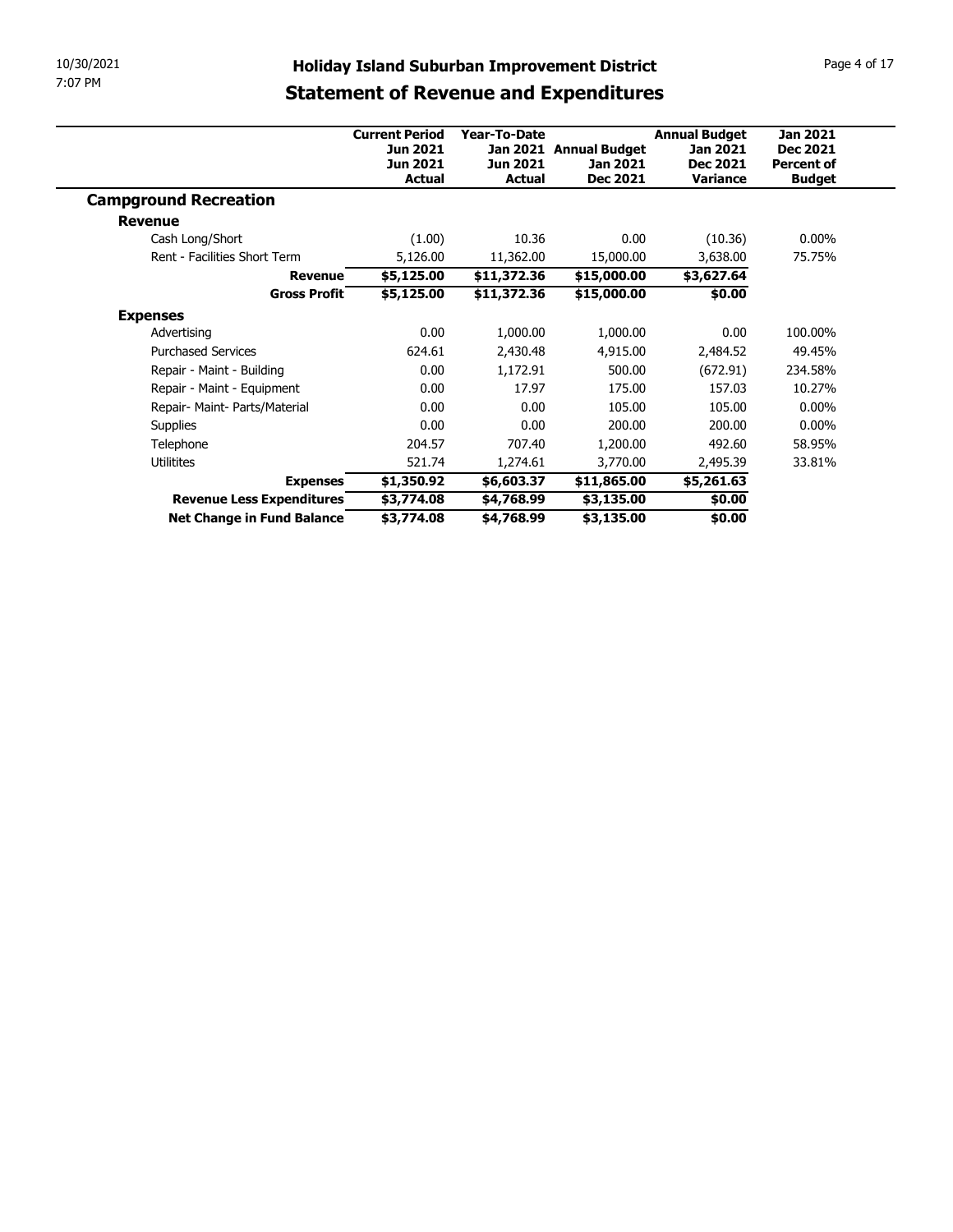| 10/30/2021                                              |                              |                                  | <b>Holiday Island Suburban Improvement District</b> |                      | Page 5 of 17      |
|---------------------------------------------------------|------------------------------|----------------------------------|-----------------------------------------------------|----------------------|-------------------|
|                                                         |                              |                                  |                                                     |                      |                   |
|                                                         |                              |                                  | <b>Statement of Revenue and Expenditures</b>        |                      |                   |
|                                                         | <b>Current Period</b>        | Year-To-Date                     |                                                     | <b>Annual Budget</b> | <b>Jan 2021</b>   |
|                                                         | Jun 2021                     |                                  | Jan 2021 Annual Budget                              | Jan 2021             | <b>Dec 2021</b>   |
|                                                         | Jun 2021                     | Jun 2021                         | Jan 2021                                            | <b>Dec 2021</b>      | <b>Percent of</b> |
|                                                         | <b>Actual</b>                | <b>Actual</b>                    | <b>Dec 2021</b>                                     | <b>Variance</b>      | <b>Budget</b>     |
| <b>Clubhouse</b>                                        |                              |                                  |                                                     |                      |                   |
|                                                         |                              |                                  |                                                     |                      |                   |
| <b>Revenue</b>                                          |                              | (275.00)                         | 7,500.00                                            | 7,775.00             | (3.67%)           |
| Rent - Facilities Short Term                            | (75.00)                      |                                  |                                                     |                      |                   |
| <b>Revenue</b>                                          | (\$75.00)                    | $(*275.00)$                      | \$7,500.00                                          | \$7,775.00           |                   |
| <b>Gross Profit</b>                                     | $(*75.00)$                   | (\$275.00)                       | \$7,500.00                                          | \$0.00               |                   |
| <b>Expenses</b>                                         |                              |                                  |                                                     |                      |                   |
| Advertising                                             | 0.00                         | 0.00                             | 2,000.00                                            | 2,000.00             | $0.00\%$          |
| Payroll Tax Expense                                     | 46.92                        | 164.74                           | 513.00                                              | 348.26               | 32.11%            |
| <b>Purchased Services</b>                               | 104.61                       | 867.75                           | 780.00                                              | (87.75)              | 111.25%           |
| Repair - Maint - Building                               | 0.00                         | 0.00                             | 4,500.00                                            | 4,500.00             | $0.00\%$          |
| Repair - Maint - Equipment                              | 0.00                         | 0.00                             | 2,400.00                                            | 2,400.00             | $0.00\%$          |
| Seed, Sod, and Soil                                     | 19.26                        | 19.26                            | 0.00                                                | (19.26)              | $0.00\%$          |
| Supplies                                                | 45.00                        | 242.10                           | 2,300.00                                            | 2,057.90             | 10.53%            |
| Telephone                                               | 0.00                         | 51.83                            | 0.00                                                | (51.83)              | $0.00\%$          |
| Unemployment                                            | 4.29                         | 15.06                            | 474.00                                              | 458.94               | 3.18%             |
| Utilitites                                              | 477.55                       | 2,807.99                         | 9,600.00                                            | 6,792.01             | 29.25%            |
| Wages                                                   | 613.25                       | 1,958.25                         | 6,705.00                                            | 4,746.75             | 29.21%            |
| <b>Expenses</b>                                         | \$1,310.88                   | \$6,126.98                       | \$29,272.00                                         | \$23,145.02          |                   |
| Revenue Less Expenditures<br>Net Change in Fund Balance | (\$1,385.88)<br>(\$1,385.88) | $($ \$6,401.98)<br>( \$6,401.98) | (\$21,772.00)<br>( \$21,772.00)                     | \$0.00<br>\$0.00     |                   |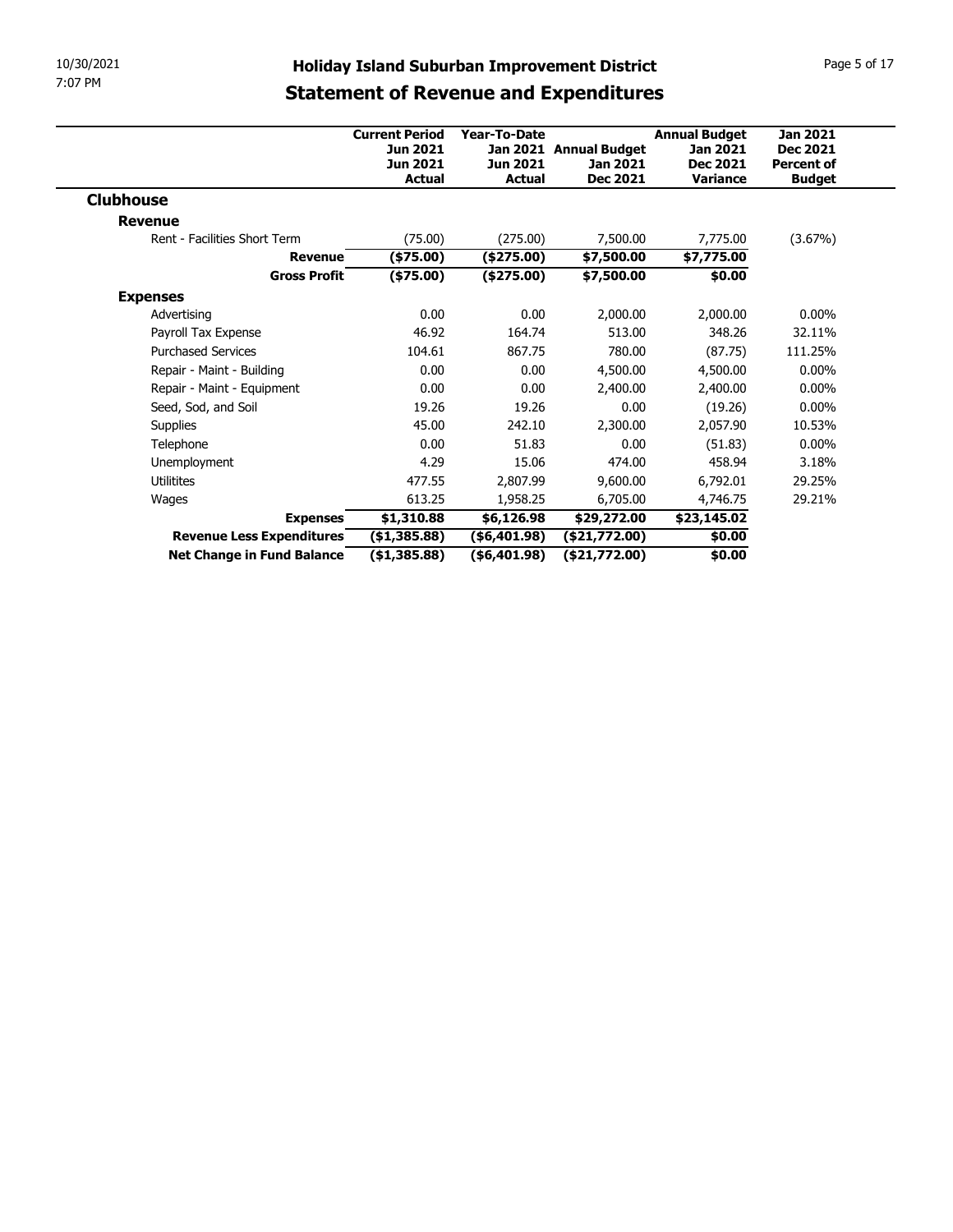| 10/30/2021       |                               |                                                                |                                                   |                                                                                                     |                                                                        |                                                                          |
|------------------|-------------------------------|----------------------------------------------------------------|---------------------------------------------------|-----------------------------------------------------------------------------------------------------|------------------------------------------------------------------------|--------------------------------------------------------------------------|
| 7:07 PM          |                               |                                                                |                                                   | <b>Holiday Island Suburban Improvement District</b><br><b>Statement of Revenue and Expenditures</b> |                                                                        | Page 6 of 17                                                             |
|                  |                               | <b>Current Period</b><br>Jun 2021<br>Jun 2021<br><b>Actual</b> | Year-To-Date<br><b>Jun 2021</b><br><b>Actual</b>  | Jan 2021 Annual Budget<br>Jan 2021<br><b>Dec 2021</b>                                               | <b>Annual Budget</b><br>Jan 2021<br><b>Dec 2021</b><br><b>Variance</b> | <b>Jan 2021</b><br><b>Dec 2021</b><br><b>Percent of</b><br><b>Budget</b> |
| <b>Fire Dept</b> |                               |                                                                |                                                   |                                                                                                     |                                                                        |                                                                          |
| <b>Revenue</b>   |                               |                                                                |                                                   |                                                                                                     |                                                                        |                                                                          |
| Act 833          |                               | 0.00                                                           | 0.00                                              | 16,000.00                                                                                           | 16,000.00                                                              | $0.00\%$                                                                 |
|                  | Contribution Income           | 0.00                                                           | 0.00                                              | 1,000.00                                                                                            | 1,000.00                                                               | $0.00\%$                                                                 |
| Other Income     |                               | 0.00                                                           | 4,523.05                                          | 46,837.00                                                                                           | 42,313.95                                                              | 9.66%                                                                    |
| Security Fee     | <b>Revenue</b>                | 4,010.80<br>\$4,010.80                                         | 24,016.02<br>\$28,539.07                          | 45,600.00<br>\$109,437.00                                                                           | 21,583.98<br>\$80,897.93                                               | 52.67%                                                                   |
|                  | <b>Gross Profit</b>           | \$4,010.80                                                     | \$28,539.07                                       | \$109,437.00                                                                                        | \$0.00                                                                 |                                                                          |
| <b>Expenses</b>  |                               |                                                                |                                                   |                                                                                                     |                                                                        |                                                                          |
| Act 833          |                               | 1,240.65                                                       | 8,568.86                                          | 8,300.00                                                                                            | (268.86)                                                               | 103.24%                                                                  |
| Dues and Fees    |                               | 0.00                                                           | 40.00                                             | 800.00                                                                                              | 760.00                                                                 | 5.00%                                                                    |
|                  | Emp Benefit - Hosp Ins        | 1,522.14                                                       | 7,857.17                                          | 11,100.00                                                                                           | 3,242.83                                                               | 70.79%                                                                   |
|                  | Emp Benefit - LOPFI           | 2,789.29                                                       | 16,814.83                                         | 30,633.00                                                                                           | 13,818.17                                                              | 54.89%                                                                   |
|                  | Emp Benefit - Retirement      | 0.00                                                           | 102.04                                            | 6,259.00                                                                                            | 6,156.96                                                               | 1.63%                                                                    |
|                  | Equipment Purchased < \$5,000 | 0.00                                                           | 0.00                                              | 4,000.00                                                                                            | 4,000.00                                                               | $0.00\%$                                                                 |
| Fuel Expense     |                               | 715.29                                                         | 3,310.21                                          | 8,000.00                                                                                            | 4,689.79                                                               | 41.38%                                                                   |
|                  | Insurance - Workmen's Comp.   | 219.53                                                         | 1,317.18                                          | 4,708.00                                                                                            | 3,390.82                                                               | 27.98%                                                                   |
| Miscellaneous    |                               | 0.00                                                           | 5,000.00                                          | 0.00                                                                                                | (5,000.00)                                                             | $0.00\%$                                                                 |
|                  | Payroll Tax Expense           | 608.81                                                         | 1,827.72                                          | 3,726.00                                                                                            | 1,898.28                                                               | 49.05%                                                                   |
|                  | Personnel Reimbursement       | 0.00                                                           | 6,649.98                                          | 16,000.00                                                                                           | 9,350.02                                                               | 41.56%                                                                   |
| Postage          |                               | 11.00                                                          | 11.00                                             | 0.00                                                                                                | (11.00)                                                                | $0.00\%$                                                                 |
| PPE              | <b>Purchased Services</b>     | 0.00                                                           | 0.00                                              | 6,000.00                                                                                            | 6,000.00                                                               | $0.00\%$<br>114.03%                                                      |
|                  | Repair - Maint - Building     | 241.19<br>(68.04)                                              | 4,333.22<br>1,314.78                              | 3,800.00<br>4,200.00                                                                                | (533.22)<br>2,885.22                                                   | 31.30%                                                                   |
|                  | Repair - Maint - Equipment    | 0.00                                                           | 0.00                                              | 3,800.00                                                                                            | 3,800.00                                                               | $0.00\%$                                                                 |
|                  | Repair - Maint - Radio        | 0.00                                                           | 291.94                                            | 3,000.00                                                                                            | 2,708.06                                                               | 9.73%                                                                    |
|                  | Repair - Maint - Tires        | 0.00                                                           | 0.00                                              | 2,800.00                                                                                            | 2,800.00                                                               | $0.00\%$                                                                 |
|                  | Repair - Maint - Vehicles     | 43.79                                                          | 6,434.38                                          | 4,700.00                                                                                            | (1,734.38)                                                             | 136.90%                                                                  |
| Supplies         |                               | 62.26                                                          | 624.11                                            | 2,000.00                                                                                            | 1,375.89                                                               | 31.21%                                                                   |
| Telephone        |                               | 175.82                                                         | 2,823.74                                          | 3,420.00                                                                                            | 596.26                                                                 | 82.57%                                                                   |
|                  | Travel and Training           | 0.00                                                           | 39.90                                             | 3,000.00                                                                                            | 2,960.10                                                               | 1.33%                                                                    |
| Unemployment     |                               | 4.37                                                           | 286.37                                            | 1,733.00                                                                                            | 1,446.63                                                               | 16.52%                                                                   |
| Uniforms         |                               | 0.00                                                           | 1,122.21                                          | 900.00                                                                                              | (222.21)                                                               | 124.69%                                                                  |
| Utilitites       |                               | 383.25                                                         | 3,559.02                                          | 7,000.00                                                                                            | 3,440.98                                                               | 50.84%                                                                   |
| Wages            |                               | 17,230.97                                                      | 74,904.48                                         | 130,726.00                                                                                          | 55,821.52                                                              | 57.30%                                                                   |
|                  | <b>Expenses</b>               | \$25,180.32                                                    | \$147,233.14                                      | \$270,605.00                                                                                        | \$123,371.86                                                           |                                                                          |
|                  | Revenue Less Expenditures     |                                                                | $( $21,169.52)$ $( $118,694.07)$ $( $161,168.00)$ |                                                                                                     | \$0.00                                                                 |                                                                          |
|                  | Net Change in Fund Balance    | $( $21,169.52)$ $( $118,694.07)$ $( $161,168.00)$              |                                                   |                                                                                                     |                                                                        |                                                                          |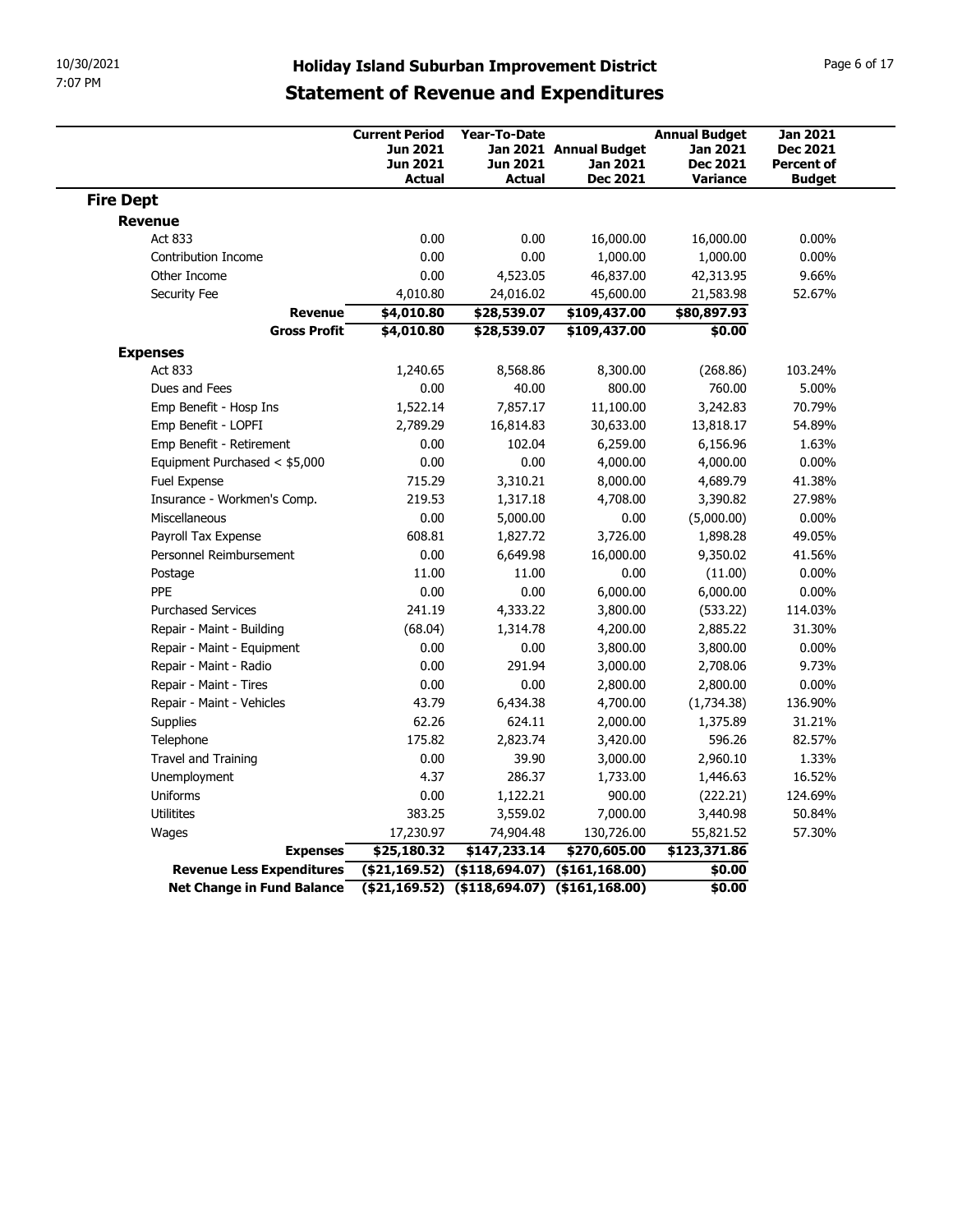| 10/30/2021 |                                                         |                                          |                        | <b>Holiday Island Suburban Improvement District</b> |                                         |                                    |              |
|------------|---------------------------------------------------------|------------------------------------------|------------------------|-----------------------------------------------------|-----------------------------------------|------------------------------------|--------------|
| 7:07 PM    |                                                         |                                          |                        | <b>Statement of Revenue and Expenditures</b>        |                                         |                                    | Page 7 of 17 |
|            |                                                         |                                          |                        |                                                     |                                         |                                    |              |
|            |                                                         | <b>Current Period</b><br><b>Jun 2021</b> | Year-To-Date           | Jan 2021 Annual Budget                              | <b>Annual Budget</b><br><b>Jan 2021</b> | <b>Jan 2021</b><br><b>Dec 2021</b> |              |
|            |                                                         | Jun 2021                                 | <b>Jun 2021</b>        | Jan 2021                                            | <b>Dec 2021</b>                         | <b>Percent of</b>                  |              |
|            |                                                         | <b>Actual</b>                            | <b>Actual</b>          | <b>Dec 2021</b>                                     | Variance                                | <b>Budget</b>                      |              |
|            | <b>General Revenues</b>                                 |                                          |                        |                                                     |                                         |                                    |              |
|            | <b>Expenses</b>                                         |                                          |                        |                                                     |                                         |                                    |              |
|            | Advertising                                             | 20.06                                    | 20.06                  | 0.00                                                | (20.06)                                 | $0.00\%$                           |              |
|            | <b>Expenses</b>                                         | \$20.06                                  | \$20.06                | \$0.00                                              | (420.06)                                |                                    |              |
|            | Revenue Less Expenditures<br>Net Change in Fund Balance | (\$20.06)<br>( \$20.06)                  | (\$20.06)<br>(\$20.06) | \$0.00<br>\$0.00                                    | \$0.00<br>\$0.00                        |                                    |              |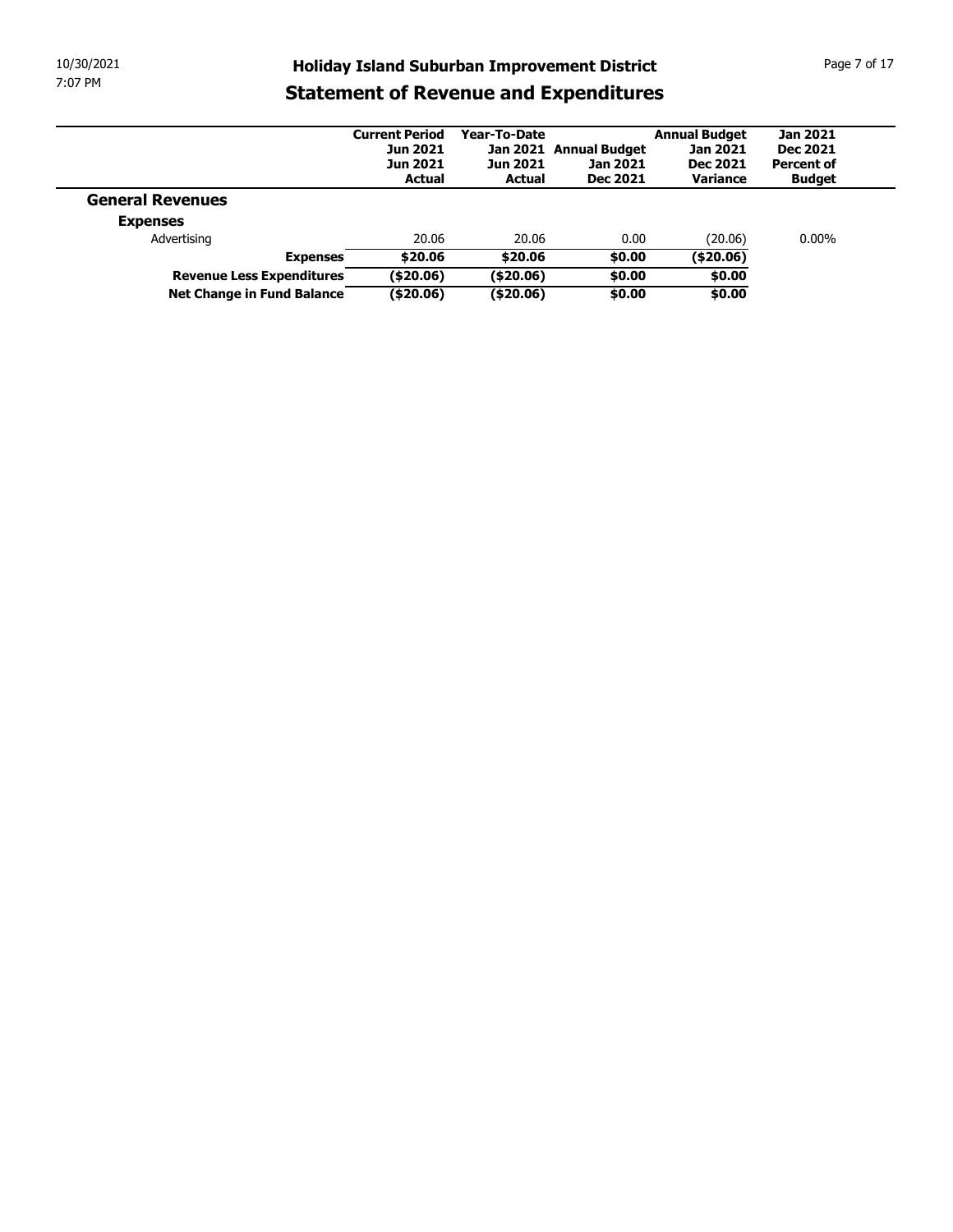| 10/30/2021                                   |                                                               |                             | <b>Holiday Island Suburban Improvement District</b> |                       | Page 8 of 17                         |  |  |  |  |
|----------------------------------------------|---------------------------------------------------------------|-----------------------------|-----------------------------------------------------|-----------------------|--------------------------------------|--|--|--|--|
| 7:07 PM                                      |                                                               |                             |                                                     |                       |                                      |  |  |  |  |
|                                              |                                                               |                             | <b>Statement of Revenue and Expenditures</b>        |                       |                                      |  |  |  |  |
|                                              | <b>Current Period</b><br>Year-To-Date<br><b>Annual Budget</b> |                             |                                                     |                       |                                      |  |  |  |  |
|                                              | Jun 2021<br>Jan 2021 Annual Budget<br>Jan 2021                |                             |                                                     |                       |                                      |  |  |  |  |
|                                              | Jun 2021                                                      | Jun 2021                    | Jan 2021                                            | <b>Dec 2021</b>       | <b>Dec 2021</b><br><b>Percent of</b> |  |  |  |  |
|                                              | <b>Actual</b>                                                 | <b>Actual</b>               | <b>Dec 2021</b>                                     | <b>Variance</b>       | <b>Budget</b>                        |  |  |  |  |
|                                              |                                                               |                             |                                                     |                       |                                      |  |  |  |  |
| <b>Holiday Island Marina</b>                 |                                                               |                             |                                                     |                       |                                      |  |  |  |  |
| <b>Revenue</b>                               |                                                               |                             |                                                     |                       |                                      |  |  |  |  |
| Facilities Rental - Long Term                | 5,937.36                                                      | 185,622.66                  | 192,534.00                                          | 6,911.34              | 96.41%                               |  |  |  |  |
| Other Income                                 | 412.50                                                        | 11,935.00                   | 0.00                                                | (11, 935.00)          | $0.00\%$                             |  |  |  |  |
| <b>Revenue</b>                               | \$6,349.86                                                    | \$197,557.66                | \$192,534.00                                        | ( \$5,023.66)         |                                      |  |  |  |  |
| <b>Gross Profit</b>                          | \$6,349.86                                                    | \$197,557.66                | \$192,534.00                                        | \$0.00                |                                      |  |  |  |  |
| <b>Expenses</b>                              |                                                               |                             |                                                     |                       |                                      |  |  |  |  |
| Capital Improvements - Facilit               | 0.00                                                          | 24,000.00                   | 30,000.00                                           | 6,000.00              | 80.00%                               |  |  |  |  |
| Dues and Fees                                | 0.00                                                          | 850.00                      | 325.00                                              | (525.00)              | 261.54%                              |  |  |  |  |
| Miscellaneous                                | $0.00\,$                                                      | 300.00                      | 0.00                                                | (300.00)              | $0.00\%$                             |  |  |  |  |
| Notices and Ads                              | 0.00                                                          | 77.20                       | 0.00                                                | (77.20)               | $0.00\%$                             |  |  |  |  |
| <b>Purchased Services</b>                    | 3,100.99                                                      | 55,157.06                   | 85,100.00                                           | 29,942.94             | 64.81%                               |  |  |  |  |
| Repair - Maint - Building                    | 0.00                                                          | 3,000.00                    | 19,200.00                                           | 16,200.00             | 15.63%                               |  |  |  |  |
| Repair - Maint - Equipment                   | 0.00                                                          | 0.00                        | 500.00                                              | 500.00                | $0.00\%$                             |  |  |  |  |
| Telephone                                    | 87.29                                                         | 167.88                      | 0.00                                                | (167.88)              | $0.00\%$                             |  |  |  |  |
| Utilitites                                   | 236.36                                                        | 891.85                      | 1,500.00                                            | 608.15                | 59.46%                               |  |  |  |  |
| <b>Expenses</b><br>Revenue Less Expenditures | \$3,424.64<br>\$2,925.22                                      | \$84,443.99<br>\$113,113.67 | \$136,625.00<br>\$55,909.00                         | \$52,181.01<br>\$0.00 |                                      |  |  |  |  |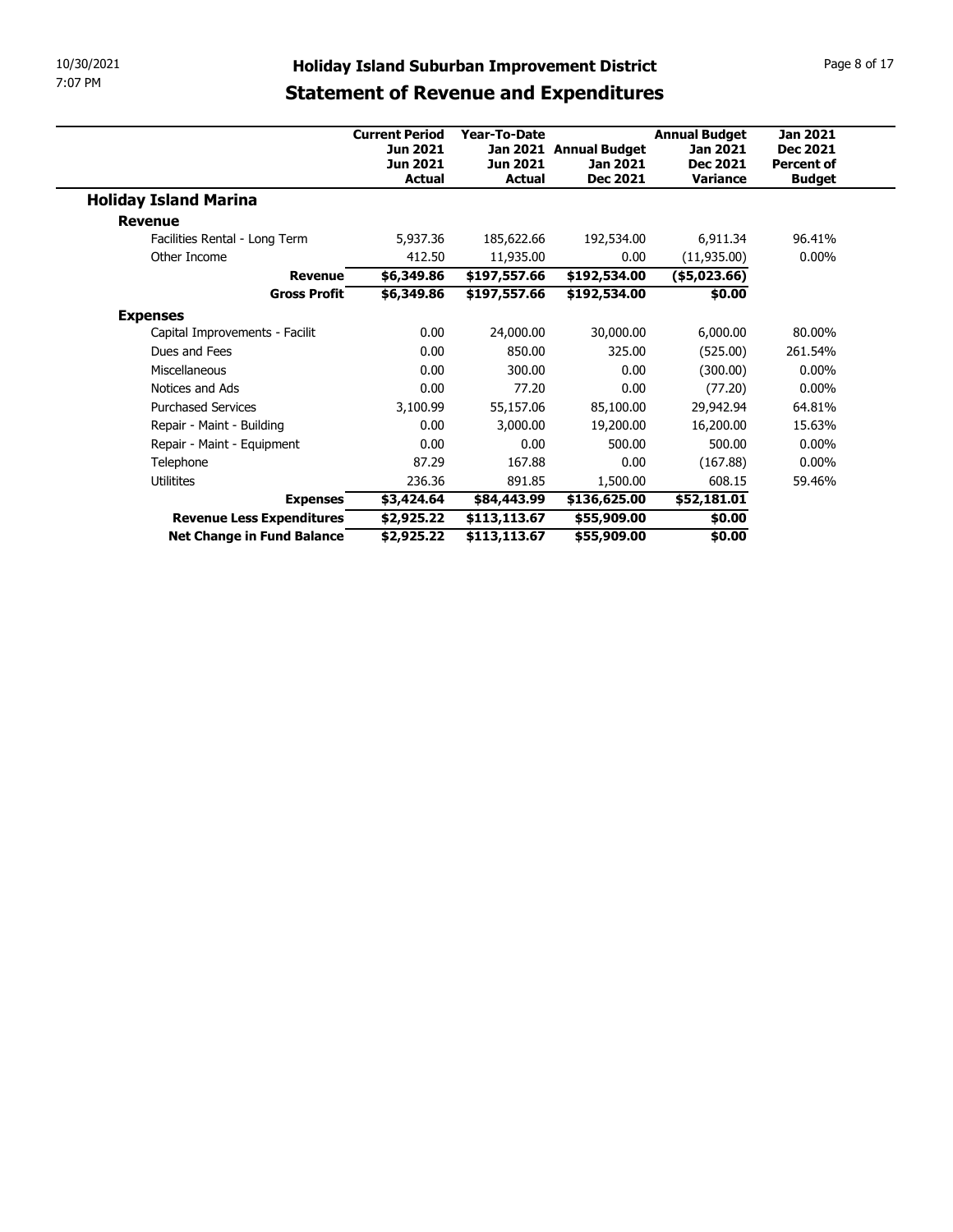| 10/30/2021                                              |                       |                                                                                             |                                                     |                          |                   |
|---------------------------------------------------------|-----------------------|---------------------------------------------------------------------------------------------|-----------------------------------------------------|--------------------------|-------------------|
|                                                         |                       |                                                                                             | <b>Holiday Island Suburban Improvement District</b> |                          | Page 9 of 17      |
| 7:07 PM                                                 |                       |                                                                                             | <b>Statement of Revenue and Expenditures</b>        |                          |                   |
|                                                         |                       |                                                                                             |                                                     |                          |                   |
|                                                         | <b>Current Period</b> | Year-To-Date                                                                                |                                                     | <b>Annual Budget</b>     | <b>Jan 2021</b>   |
|                                                         | Jun 2021              |                                                                                             | Jan 2021 Annual Budget                              | Jan 2021                 | Dec 2021          |
|                                                         | <b>Jun 2021</b>       | Jun 2021                                                                                    | Jan 2021                                            | <b>Dec 2021</b>          | <b>Percent of</b> |
|                                                         | <b>Actual</b>         | <b>Actual</b>                                                                               | <b>Dec 2021</b>                                     | <b>Variance</b>          | <b>Budget</b>     |
| <b>Non-Departmental/Control</b>                         |                       |                                                                                             |                                                     |                          |                   |
| <b>Revenue</b>                                          |                       |                                                                                             |                                                     |                          |                   |
| Assessment Income - Current                             | 10,839.81             | 1,998,598.38                                                                                | 1,979,067.00                                        | (19, 531.38)             | 100.99%           |
| Assessment Income - Penalties<br>Chilli Cook-Off Income | 0.00<br>0.00          | 474.39<br>11,250.00                                                                         | 40,000.00<br>0.00                                   | 39,525.61<br>(11,250.00) | 1.19%<br>$0.00\%$ |
| Debt Service - Sewer Treatment                          | 0.00                  | 218,551.55                                                                                  | 209,555.00                                          | (8,996.55)               | 104.29%           |
| Interest Income                                         | 1,367.86              | 12,910.79                                                                                   | 50,000.00                                           | 37,089.21                | 25.82%            |
| Other Income                                            | 4,515.19              | 22,401.41                                                                                   | 39,000.00                                           | 16,598.59                | 57.44%            |
| <b>Revenue</b>                                          |                       | \$16,722.86 \$2,264,186.52 \$2,317,622.00                                                   |                                                     | \$53,435.48              |                   |
| <b>Gross Profit</b>                                     |                       | \$16,722.86 \$2,264,186.52 \$2,317,622.00                                                   |                                                     | \$0.00                   |                   |
| <b>Expenses</b>                                         |                       |                                                                                             |                                                     |                          |                   |
| Advertising                                             | 259.00                | 2,810.50                                                                                    | 20,800.00                                           | 17,989.50                | 13.51%            |
| Assessment Expense - Uncollect                          | 0.00                  | 34,698.64                                                                                   | 80,000.00                                           | 45,301.36                | 43.37%            |
| Chilli Cook-Off Expense                                 | 0.00                  | 8,128.50                                                                                    | 0.00                                                | (8, 128.50)              | $0.00\%$          |
| Covid - 19 Expense                                      | 0.00                  | 1,374.21                                                                                    | 20,000.00                                           | 18,625.79                | 6.87%             |
| Insurance                                               | 12,280.23             | 79,753.16                                                                                   | 140,000.00                                          | 60,246.84                | 56.97%            |
| Insurance - Workmen's Comp.                             | 0.00                  | (0.04)                                                                                      | 0.00                                                | 0.04                     | $0.00\%$          |
| Legal Fees                                              | 13,381.88             | 10,725.06                                                                                   | 20,400.00                                           | 9,674.94                 | 52.57%            |
| Miscellaneous                                           | 5,210.24              | 8,131.39                                                                                    | 1,440.00                                            | (6,691.39)               | 564.68%           |
|                                                         | 0.00                  | 0.00                                                                                        | 175.00                                              | 175.00                   | $0.00\%$          |
| Notices and Ads                                         | 0.00                  | 140.00                                                                                      | 0.00                                                | (140.00)                 | $0.00\%$          |
| Other Expense                                           | 644.90                | 6,147.71                                                                                    | 13,000.00                                           | 6,852.29                 | 47.29%            |
| <b>Purchased Services</b>                               |                       | 2,852.88                                                                                    | 0.00                                                | (2,852.88)               | $0.00\%$          |
| Seed, Sod, and Soil                                     | 2,554.75              |                                                                                             | 0.00                                                | (435.81)                 | $0.00\%$          |
| Supplies                                                | 435.81                | 435.81                                                                                      |                                                     | 39,570.63                | 1.07%             |
| Taxes - Real Estate and Person                          | (3.00)                | 429.37                                                                                      | 40,000.00                                           |                          |                   |
| <b>Expenses</b>                                         | \$34,763.81           | \$155,627.19                                                                                | \$335,815.00                                        | \$180,187.81             |                   |
| Revenue Less Expenditures<br>Net Change in Fund Balance |                       | $(18,040.95)$ \$2,108,559.33 \$1,981,807.00<br>$($18,040.95)$ \$2,108,559.33 \$1,981,807.00 |                                                     | \$0.00<br>\$0.00         |                   |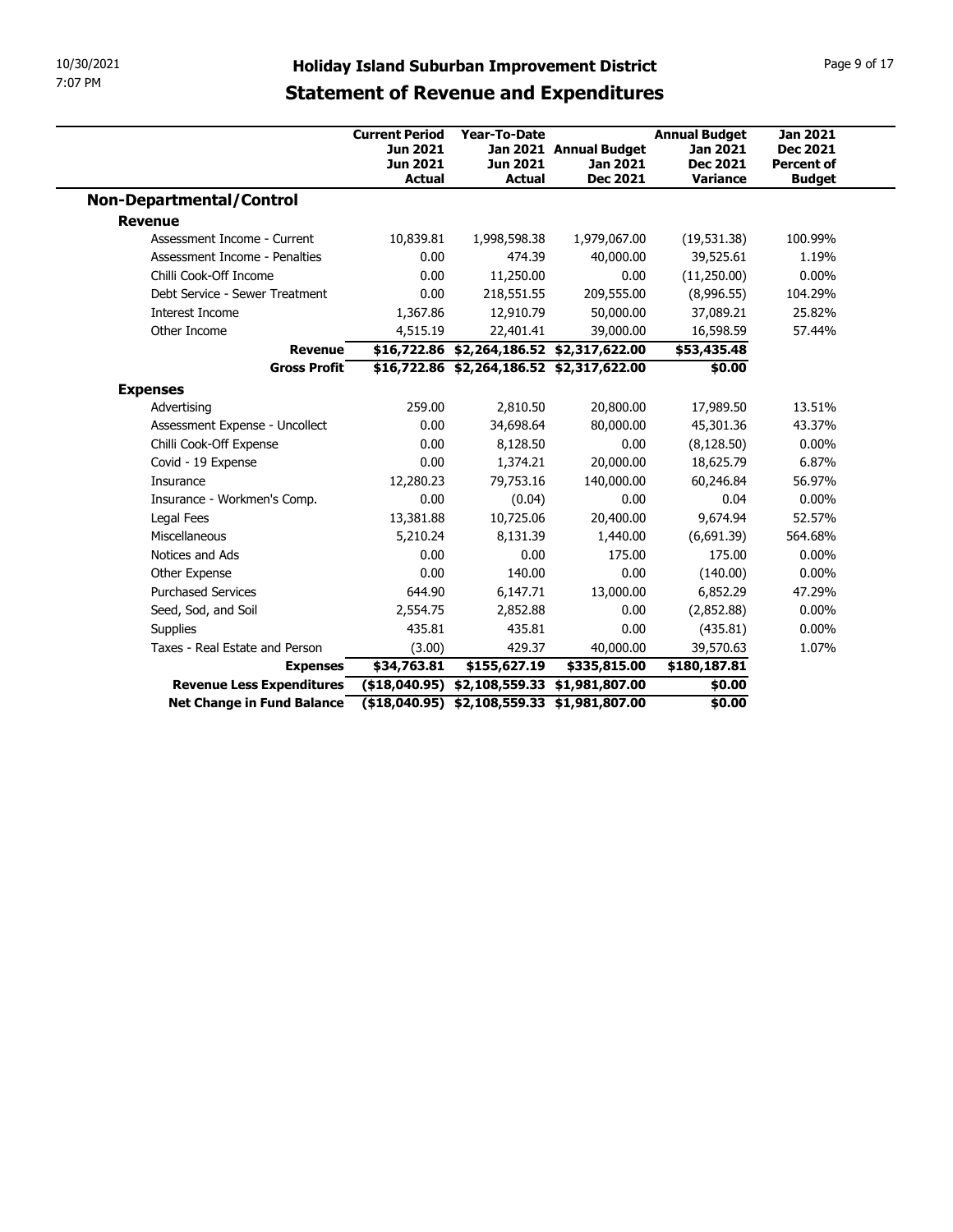| 10/30/2021<br><b>Holiday Island Suburban Improvement District</b><br>7:07 PM<br><b>Statement of Revenue and Expenditures</b><br><b>Annual Budget</b><br><b>Jan 2021</b><br><b>Current Period</b><br>Year-To-Date<br>Jan 2021 Annual Budget<br>Jan 2021<br><b>Dec 2021</b><br>Jun 2021<br>Jun 2021<br>Jan 2021<br><b>Percent of</b><br><b>Jun 2021</b><br><b>Dec 2021</b><br><b>Actual</b><br><b>Actual</b><br><b>Dec 2021</b><br>Variance<br><b>Budget</b><br><b>Public Safety Dept</b><br><b>Revenue</b><br>4,010.80<br>23,907.62<br>48,000.00<br>24,092.38<br>49.81%<br>Security Fee<br>\$4,010.80<br>\$23,907.62<br>\$24,092.38<br><b>Revenue</b><br>\$48,000.00<br>Gross Profit<br>\$4,010.80<br>\$23,907.62<br>\$0.00<br>\$48,000.00<br><b>Expenses</b><br><b>Purchased Services</b><br>4,000.00<br>20,000.00<br>48,000.00<br>41.67%<br>28,000.00 |                                  |            |             |             |             |  |
|--------------------------------------------------------------------------------------------------------------------------------------------------------------------------------------------------------------------------------------------------------------------------------------------------------------------------------------------------------------------------------------------------------------------------------------------------------------------------------------------------------------------------------------------------------------------------------------------------------------------------------------------------------------------------------------------------------------------------------------------------------------------------------------------------------------------------------------------------------|----------------------------------|------------|-------------|-------------|-------------|--|
|                                                                                                                                                                                                                                                                                                                                                                                                                                                                                                                                                                                                                                                                                                                                                                                                                                                        |                                  |            |             |             |             |  |
|                                                                                                                                                                                                                                                                                                                                                                                                                                                                                                                                                                                                                                                                                                                                                                                                                                                        |                                  |            |             |             |             |  |
|                                                                                                                                                                                                                                                                                                                                                                                                                                                                                                                                                                                                                                                                                                                                                                                                                                                        |                                  |            |             |             |             |  |
|                                                                                                                                                                                                                                                                                                                                                                                                                                                                                                                                                                                                                                                                                                                                                                                                                                                        |                                  |            |             |             |             |  |
|                                                                                                                                                                                                                                                                                                                                                                                                                                                                                                                                                                                                                                                                                                                                                                                                                                                        |                                  |            |             |             |             |  |
|                                                                                                                                                                                                                                                                                                                                                                                                                                                                                                                                                                                                                                                                                                                                                                                                                                                        |                                  |            |             |             |             |  |
|                                                                                                                                                                                                                                                                                                                                                                                                                                                                                                                                                                                                                                                                                                                                                                                                                                                        |                                  |            |             |             |             |  |
|                                                                                                                                                                                                                                                                                                                                                                                                                                                                                                                                                                                                                                                                                                                                                                                                                                                        |                                  |            |             |             |             |  |
|                                                                                                                                                                                                                                                                                                                                                                                                                                                                                                                                                                                                                                                                                                                                                                                                                                                        |                                  |            |             |             |             |  |
|                                                                                                                                                                                                                                                                                                                                                                                                                                                                                                                                                                                                                                                                                                                                                                                                                                                        |                                  |            |             |             |             |  |
|                                                                                                                                                                                                                                                                                                                                                                                                                                                                                                                                                                                                                                                                                                                                                                                                                                                        |                                  |            |             |             |             |  |
| Page 10 of 17                                                                                                                                                                                                                                                                                                                                                                                                                                                                                                                                                                                                                                                                                                                                                                                                                                          |                                  |            |             |             |             |  |
|                                                                                                                                                                                                                                                                                                                                                                                                                                                                                                                                                                                                                                                                                                                                                                                                                                                        |                                  |            |             |             |             |  |
|                                                                                                                                                                                                                                                                                                                                                                                                                                                                                                                                                                                                                                                                                                                                                                                                                                                        |                                  |            |             |             |             |  |
|                                                                                                                                                                                                                                                                                                                                                                                                                                                                                                                                                                                                                                                                                                                                                                                                                                                        |                                  |            |             |             |             |  |
|                                                                                                                                                                                                                                                                                                                                                                                                                                                                                                                                                                                                                                                                                                                                                                                                                                                        |                                  |            |             |             |             |  |
|                                                                                                                                                                                                                                                                                                                                                                                                                                                                                                                                                                                                                                                                                                                                                                                                                                                        |                                  |            |             |             |             |  |
|                                                                                                                                                                                                                                                                                                                                                                                                                                                                                                                                                                                                                                                                                                                                                                                                                                                        |                                  |            |             |             |             |  |
|                                                                                                                                                                                                                                                                                                                                                                                                                                                                                                                                                                                                                                                                                                                                                                                                                                                        |                                  |            |             |             |             |  |
|                                                                                                                                                                                                                                                                                                                                                                                                                                                                                                                                                                                                                                                                                                                                                                                                                                                        |                                  |            |             |             |             |  |
|                                                                                                                                                                                                                                                                                                                                                                                                                                                                                                                                                                                                                                                                                                                                                                                                                                                        |                                  |            |             |             |             |  |
|                                                                                                                                                                                                                                                                                                                                                                                                                                                                                                                                                                                                                                                                                                                                                                                                                                                        |                                  |            |             |             |             |  |
|                                                                                                                                                                                                                                                                                                                                                                                                                                                                                                                                                                                                                                                                                                                                                                                                                                                        |                                  |            |             |             |             |  |
|                                                                                                                                                                                                                                                                                                                                                                                                                                                                                                                                                                                                                                                                                                                                                                                                                                                        |                                  |            |             |             |             |  |
|                                                                                                                                                                                                                                                                                                                                                                                                                                                                                                                                                                                                                                                                                                                                                                                                                                                        |                                  |            |             |             |             |  |
|                                                                                                                                                                                                                                                                                                                                                                                                                                                                                                                                                                                                                                                                                                                                                                                                                                                        |                                  |            |             |             |             |  |
|                                                                                                                                                                                                                                                                                                                                                                                                                                                                                                                                                                                                                                                                                                                                                                                                                                                        |                                  |            |             |             |             |  |
|                                                                                                                                                                                                                                                                                                                                                                                                                                                                                                                                                                                                                                                                                                                                                                                                                                                        |                                  |            |             |             |             |  |
|                                                                                                                                                                                                                                                                                                                                                                                                                                                                                                                                                                                                                                                                                                                                                                                                                                                        |                                  |            |             |             |             |  |
|                                                                                                                                                                                                                                                                                                                                                                                                                                                                                                                                                                                                                                                                                                                                                                                                                                                        |                                  |            |             |             |             |  |
| \$0.00                                                                                                                                                                                                                                                                                                                                                                                                                                                                                                                                                                                                                                                                                                                                                                                                                                                 |                                  |            |             |             |             |  |
|                                                                                                                                                                                                                                                                                                                                                                                                                                                                                                                                                                                                                                                                                                                                                                                                                                                        | <b>Expenses</b>                  | \$4,000.00 | \$20,000.00 | \$48,000.00 | \$28,000.00 |  |
| Net Change in Fund Balance<br>\$10.80<br>\$3,907.62<br>\$0.00<br>\$0.00                                                                                                                                                                                                                                                                                                                                                                                                                                                                                                                                                                                                                                                                                                                                                                                | <b>Revenue Less Expenditures</b> | \$10.80    | \$3,907.62  |             | \$0.00      |  |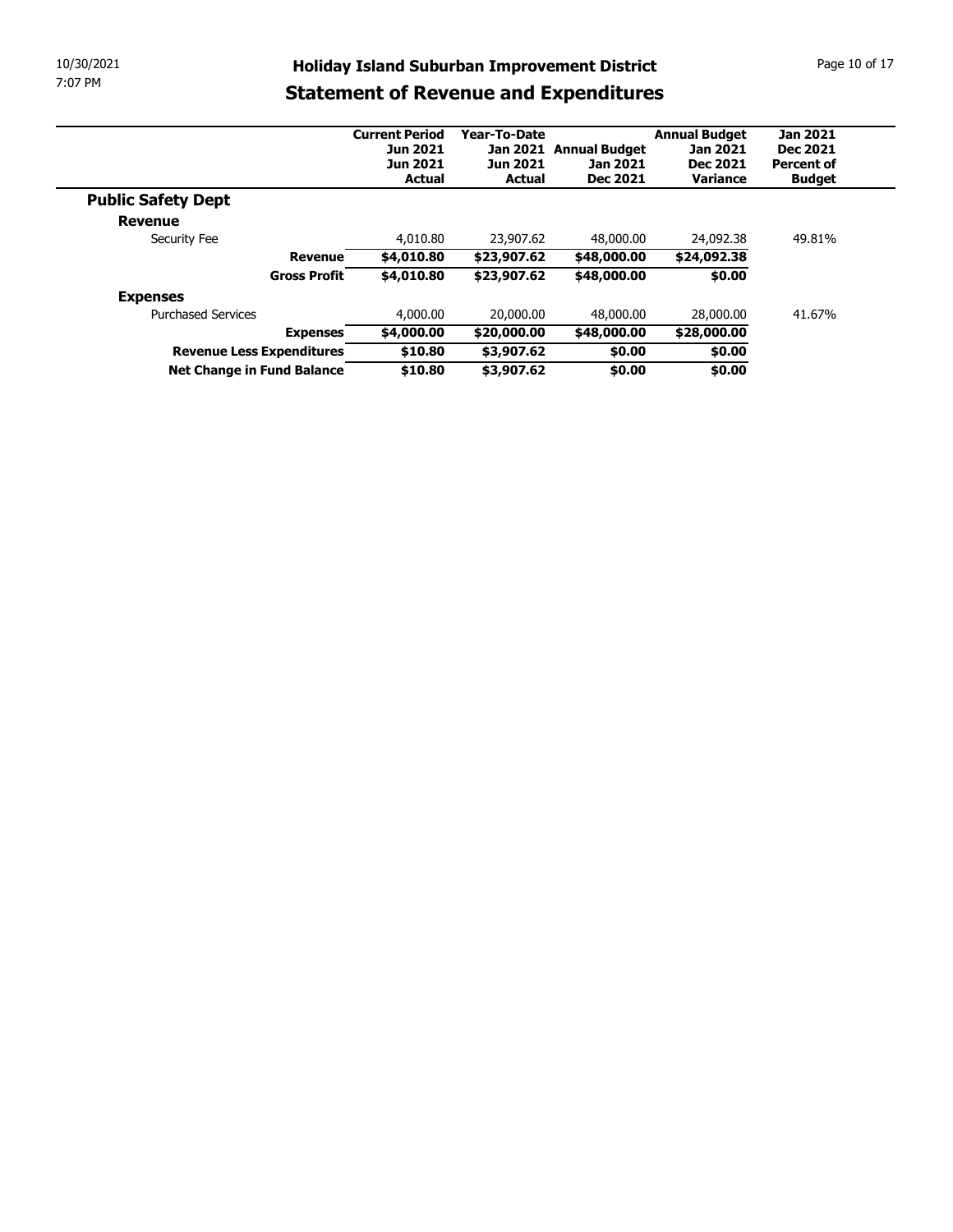| 7:07 PM<br><b>Statement of Revenue and Expenditures</b><br><b>Annual Budget</b><br><b>Jan 2021</b><br><b>Current Period</b><br><b>Year-To-Date</b><br><b>Jun 2021</b><br>Jan 2021 Annual Budget<br>Jan 2021<br><b>Dec 2021</b><br>Jun 2021<br><b>Dec 2021</b><br>Jun 2021<br>Jan 2021<br><b>Percent of</b><br>Dec 2021<br><b>Actual</b><br><b>Actual</b><br>Variance<br><b>Budget</b><br><b>Recreation Center</b><br><b>Revenue</b><br>Cash Long/Short<br>26.12<br>49.62<br>0.00<br>(49.62)<br>$0.00\%$<br>Family Golf - Access Card<br>0.00<br>0.00<br>5,000.00<br>5,000.00<br>$0.00\%$<br>Family Recreation - Access Car<br>4,752.00<br>10,000.00<br>5,248.00<br>47.52%<br>1,408.00<br>Fees - Green<br>2,510.36<br>5,476.39<br>12,000.00<br>6,523.61<br>45.64%<br>11,830.55<br>14,525.66<br>7,500.00<br>(7,025.66)<br>193.68%<br>Fees - Recreation<br>0.00<br>1,024.00<br>2,500.00<br>1,476.00<br>40.96%<br>Individual Golf - Access Card<br>Individual Recreation - Access<br>467.00<br>1,437.00<br>2,000.00<br>563.00<br>71.85%<br>0.00<br>$0.00\%$<br>Other Income<br>81.91<br>0.00<br>(81.91)<br>20.00<br>Private Cart Fee<br>10.00<br>0.00<br>$0.00\%$<br>(20.00)<br>Rent - Cart<br>1,650.00<br>3,628.80<br>7,500.00<br>48.38%<br>3,871.20<br>Rent - Club<br>30.00<br>60.00<br>100.00<br>40.00<br>60.00%<br>Rent - Facilities Short Term<br>1,240.00<br>1,480.00<br>1,000.00<br>(480.00)<br>148.00%<br>Sales - Beverage<br>561.65<br>691.55<br>34.58%<br>2,000.00<br>1,308.45<br>Sales - Food<br>472.33<br>527.60<br>2,500.00<br>1,972.40<br>21.10%<br>Sales - Merchandise<br>106.54<br>315.89<br>21.06%<br>1,500.00<br>1,184.11<br>\$20,312.55<br>\$34,070.42<br>\$19,529.58<br>\$53,600.00<br><b>Revenue</b><br>\$20,312.55<br>\$34,070.42<br>\$0.00<br><b>Gross Profit</b><br>\$53,600.00<br><b>Expenses</b><br>$0.00\%$<br>Capital Improvements - Equipme<br>0.00<br>0.00<br>5,000.00<br>5,000.00<br>29,270.16<br>6,729.84<br>81.31%<br>Capital Improvements - Facilit<br>15,820.16<br>36,000.00<br><b>Chemicals and Fertilizer</b><br>0.00<br>534.20<br>4,000.00<br>13.36%<br>3,465.80<br>231.87<br>292.58<br>600.00<br>307.42<br>48.76%<br>Cost of Sales - Beverage<br>Cost of Sales - Food<br>212.81<br>249.34<br>750.00<br>500.66<br>33.25%<br>Cost of Sales - Merchandise<br>74.73<br>200.69<br>700.00<br>499.31<br>28.67%<br>Credit Cards Fees<br>143.74<br>364.39<br>700.00<br>335.61<br>52.06%<br>Dues and Fees<br>0.00<br>0.00<br>350.00<br>$0.00\%$<br>350.00<br>Emp Benefit - Hosp Ins<br>281.32<br>562.64<br>0.00<br>(562.64)<br>$0.00\%$<br>0.00<br>38.38<br>683.00<br>644.62<br>5.62%<br>Emp Benefit - Retirement |
|--------------------------------------------------------------------------------------------------------------------------------------------------------------------------------------------------------------------------------------------------------------------------------------------------------------------------------------------------------------------------------------------------------------------------------------------------------------------------------------------------------------------------------------------------------------------------------------------------------------------------------------------------------------------------------------------------------------------------------------------------------------------------------------------------------------------------------------------------------------------------------------------------------------------------------------------------------------------------------------------------------------------------------------------------------------------------------------------------------------------------------------------------------------------------------------------------------------------------------------------------------------------------------------------------------------------------------------------------------------------------------------------------------------------------------------------------------------------------------------------------------------------------------------------------------------------------------------------------------------------------------------------------------------------------------------------------------------------------------------------------------------------------------------------------------------------------------------------------------------------------------------------------------------------------------------------------------------------------------------------------------------------------------------------------------------------------------------------------------------------------------------------------------------------------------------------------------------------------------------------------------------------------------------------------------------------------------------------------------------------------------------------------------------------------------------------------------------------------------------------------------------------------------------------------------------------------------------------------------------------------------------------|
|                                                                                                                                                                                                                                                                                                                                                                                                                                                                                                                                                                                                                                                                                                                                                                                                                                                                                                                                                                                                                                                                                                                                                                                                                                                                                                                                                                                                                                                                                                                                                                                                                                                                                                                                                                                                                                                                                                                                                                                                                                                                                                                                                                                                                                                                                                                                                                                                                                                                                                                                                                                                                                            |
|                                                                                                                                                                                                                                                                                                                                                                                                                                                                                                                                                                                                                                                                                                                                                                                                                                                                                                                                                                                                                                                                                                                                                                                                                                                                                                                                                                                                                                                                                                                                                                                                                                                                                                                                                                                                                                                                                                                                                                                                                                                                                                                                                                                                                                                                                                                                                                                                                                                                                                                                                                                                                                            |
|                                                                                                                                                                                                                                                                                                                                                                                                                                                                                                                                                                                                                                                                                                                                                                                                                                                                                                                                                                                                                                                                                                                                                                                                                                                                                                                                                                                                                                                                                                                                                                                                                                                                                                                                                                                                                                                                                                                                                                                                                                                                                                                                                                                                                                                                                                                                                                                                                                                                                                                                                                                                                                            |
|                                                                                                                                                                                                                                                                                                                                                                                                                                                                                                                                                                                                                                                                                                                                                                                                                                                                                                                                                                                                                                                                                                                                                                                                                                                                                                                                                                                                                                                                                                                                                                                                                                                                                                                                                                                                                                                                                                                                                                                                                                                                                                                                                                                                                                                                                                                                                                                                                                                                                                                                                                                                                                            |
|                                                                                                                                                                                                                                                                                                                                                                                                                                                                                                                                                                                                                                                                                                                                                                                                                                                                                                                                                                                                                                                                                                                                                                                                                                                                                                                                                                                                                                                                                                                                                                                                                                                                                                                                                                                                                                                                                                                                                                                                                                                                                                                                                                                                                                                                                                                                                                                                                                                                                                                                                                                                                                            |
|                                                                                                                                                                                                                                                                                                                                                                                                                                                                                                                                                                                                                                                                                                                                                                                                                                                                                                                                                                                                                                                                                                                                                                                                                                                                                                                                                                                                                                                                                                                                                                                                                                                                                                                                                                                                                                                                                                                                                                                                                                                                                                                                                                                                                                                                                                                                                                                                                                                                                                                                                                                                                                            |
|                                                                                                                                                                                                                                                                                                                                                                                                                                                                                                                                                                                                                                                                                                                                                                                                                                                                                                                                                                                                                                                                                                                                                                                                                                                                                                                                                                                                                                                                                                                                                                                                                                                                                                                                                                                                                                                                                                                                                                                                                                                                                                                                                                                                                                                                                                                                                                                                                                                                                                                                                                                                                                            |
|                                                                                                                                                                                                                                                                                                                                                                                                                                                                                                                                                                                                                                                                                                                                                                                                                                                                                                                                                                                                                                                                                                                                                                                                                                                                                                                                                                                                                                                                                                                                                                                                                                                                                                                                                                                                                                                                                                                                                                                                                                                                                                                                                                                                                                                                                                                                                                                                                                                                                                                                                                                                                                            |
|                                                                                                                                                                                                                                                                                                                                                                                                                                                                                                                                                                                                                                                                                                                                                                                                                                                                                                                                                                                                                                                                                                                                                                                                                                                                                                                                                                                                                                                                                                                                                                                                                                                                                                                                                                                                                                                                                                                                                                                                                                                                                                                                                                                                                                                                                                                                                                                                                                                                                                                                                                                                                                            |
|                                                                                                                                                                                                                                                                                                                                                                                                                                                                                                                                                                                                                                                                                                                                                                                                                                                                                                                                                                                                                                                                                                                                                                                                                                                                                                                                                                                                                                                                                                                                                                                                                                                                                                                                                                                                                                                                                                                                                                                                                                                                                                                                                                                                                                                                                                                                                                                                                                                                                                                                                                                                                                            |
|                                                                                                                                                                                                                                                                                                                                                                                                                                                                                                                                                                                                                                                                                                                                                                                                                                                                                                                                                                                                                                                                                                                                                                                                                                                                                                                                                                                                                                                                                                                                                                                                                                                                                                                                                                                                                                                                                                                                                                                                                                                                                                                                                                                                                                                                                                                                                                                                                                                                                                                                                                                                                                            |
|                                                                                                                                                                                                                                                                                                                                                                                                                                                                                                                                                                                                                                                                                                                                                                                                                                                                                                                                                                                                                                                                                                                                                                                                                                                                                                                                                                                                                                                                                                                                                                                                                                                                                                                                                                                                                                                                                                                                                                                                                                                                                                                                                                                                                                                                                                                                                                                                                                                                                                                                                                                                                                            |
|                                                                                                                                                                                                                                                                                                                                                                                                                                                                                                                                                                                                                                                                                                                                                                                                                                                                                                                                                                                                                                                                                                                                                                                                                                                                                                                                                                                                                                                                                                                                                                                                                                                                                                                                                                                                                                                                                                                                                                                                                                                                                                                                                                                                                                                                                                                                                                                                                                                                                                                                                                                                                                            |
|                                                                                                                                                                                                                                                                                                                                                                                                                                                                                                                                                                                                                                                                                                                                                                                                                                                                                                                                                                                                                                                                                                                                                                                                                                                                                                                                                                                                                                                                                                                                                                                                                                                                                                                                                                                                                                                                                                                                                                                                                                                                                                                                                                                                                                                                                                                                                                                                                                                                                                                                                                                                                                            |
|                                                                                                                                                                                                                                                                                                                                                                                                                                                                                                                                                                                                                                                                                                                                                                                                                                                                                                                                                                                                                                                                                                                                                                                                                                                                                                                                                                                                                                                                                                                                                                                                                                                                                                                                                                                                                                                                                                                                                                                                                                                                                                                                                                                                                                                                                                                                                                                                                                                                                                                                                                                                                                            |
|                                                                                                                                                                                                                                                                                                                                                                                                                                                                                                                                                                                                                                                                                                                                                                                                                                                                                                                                                                                                                                                                                                                                                                                                                                                                                                                                                                                                                                                                                                                                                                                                                                                                                                                                                                                                                                                                                                                                                                                                                                                                                                                                                                                                                                                                                                                                                                                                                                                                                                                                                                                                                                            |
|                                                                                                                                                                                                                                                                                                                                                                                                                                                                                                                                                                                                                                                                                                                                                                                                                                                                                                                                                                                                                                                                                                                                                                                                                                                                                                                                                                                                                                                                                                                                                                                                                                                                                                                                                                                                                                                                                                                                                                                                                                                                                                                                                                                                                                                                                                                                                                                                                                                                                                                                                                                                                                            |
|                                                                                                                                                                                                                                                                                                                                                                                                                                                                                                                                                                                                                                                                                                                                                                                                                                                                                                                                                                                                                                                                                                                                                                                                                                                                                                                                                                                                                                                                                                                                                                                                                                                                                                                                                                                                                                                                                                                                                                                                                                                                                                                                                                                                                                                                                                                                                                                                                                                                                                                                                                                                                                            |
|                                                                                                                                                                                                                                                                                                                                                                                                                                                                                                                                                                                                                                                                                                                                                                                                                                                                                                                                                                                                                                                                                                                                                                                                                                                                                                                                                                                                                                                                                                                                                                                                                                                                                                                                                                                                                                                                                                                                                                                                                                                                                                                                                                                                                                                                                                                                                                                                                                                                                                                                                                                                                                            |
|                                                                                                                                                                                                                                                                                                                                                                                                                                                                                                                                                                                                                                                                                                                                                                                                                                                                                                                                                                                                                                                                                                                                                                                                                                                                                                                                                                                                                                                                                                                                                                                                                                                                                                                                                                                                                                                                                                                                                                                                                                                                                                                                                                                                                                                                                                                                                                                                                                                                                                                                                                                                                                            |
|                                                                                                                                                                                                                                                                                                                                                                                                                                                                                                                                                                                                                                                                                                                                                                                                                                                                                                                                                                                                                                                                                                                                                                                                                                                                                                                                                                                                                                                                                                                                                                                                                                                                                                                                                                                                                                                                                                                                                                                                                                                                                                                                                                                                                                                                                                                                                                                                                                                                                                                                                                                                                                            |
|                                                                                                                                                                                                                                                                                                                                                                                                                                                                                                                                                                                                                                                                                                                                                                                                                                                                                                                                                                                                                                                                                                                                                                                                                                                                                                                                                                                                                                                                                                                                                                                                                                                                                                                                                                                                                                                                                                                                                                                                                                                                                                                                                                                                                                                                                                                                                                                                                                                                                                                                                                                                                                            |
|                                                                                                                                                                                                                                                                                                                                                                                                                                                                                                                                                                                                                                                                                                                                                                                                                                                                                                                                                                                                                                                                                                                                                                                                                                                                                                                                                                                                                                                                                                                                                                                                                                                                                                                                                                                                                                                                                                                                                                                                                                                                                                                                                                                                                                                                                                                                                                                                                                                                                                                                                                                                                                            |
|                                                                                                                                                                                                                                                                                                                                                                                                                                                                                                                                                                                                                                                                                                                                                                                                                                                                                                                                                                                                                                                                                                                                                                                                                                                                                                                                                                                                                                                                                                                                                                                                                                                                                                                                                                                                                                                                                                                                                                                                                                                                                                                                                                                                                                                                                                                                                                                                                                                                                                                                                                                                                                            |
|                                                                                                                                                                                                                                                                                                                                                                                                                                                                                                                                                                                                                                                                                                                                                                                                                                                                                                                                                                                                                                                                                                                                                                                                                                                                                                                                                                                                                                                                                                                                                                                                                                                                                                                                                                                                                                                                                                                                                                                                                                                                                                                                                                                                                                                                                                                                                                                                                                                                                                                                                                                                                                            |
|                                                                                                                                                                                                                                                                                                                                                                                                                                                                                                                                                                                                                                                                                                                                                                                                                                                                                                                                                                                                                                                                                                                                                                                                                                                                                                                                                                                                                                                                                                                                                                                                                                                                                                                                                                                                                                                                                                                                                                                                                                                                                                                                                                                                                                                                                                                                                                                                                                                                                                                                                                                                                                            |
|                                                                                                                                                                                                                                                                                                                                                                                                                                                                                                                                                                                                                                                                                                                                                                                                                                                                                                                                                                                                                                                                                                                                                                                                                                                                                                                                                                                                                                                                                                                                                                                                                                                                                                                                                                                                                                                                                                                                                                                                                                                                                                                                                                                                                                                                                                                                                                                                                                                                                                                                                                                                                                            |
| Equipment Purchased < \$5,000<br>0.00<br>0.00<br>3,000.00<br>3,000.00<br>$0.00\%$                                                                                                                                                                                                                                                                                                                                                                                                                                                                                                                                                                                                                                                                                                                                                                                                                                                                                                                                                                                                                                                                                                                                                                                                                                                                                                                                                                                                                                                                                                                                                                                                                                                                                                                                                                                                                                                                                                                                                                                                                                                                                                                                                                                                                                                                                                                                                                                                                                                                                                                                                          |
| Insurance - Workmen's Comp.<br>0.00<br>$0.00\%$<br>0.00<br>1,036.00<br>1,036.00<br>$0.00\%$<br><b>Inventory Control</b><br>0.00<br>(4.36)<br>0.00<br>4.36                                                                                                                                                                                                                                                                                                                                                                                                                                                                                                                                                                                                                                                                                                                                                                                                                                                                                                                                                                                                                                                                                                                                                                                                                                                                                                                                                                                                                                                                                                                                                                                                                                                                                                                                                                                                                                                                                                                                                                                                                                                                                                                                                                                                                                                                                                                                                                                                                                                                                  |
| Miscellaneous<br>0.00<br>0.00<br>140.00<br>$0.00\%$<br>140.00                                                                                                                                                                                                                                                                                                                                                                                                                                                                                                                                                                                                                                                                                                                                                                                                                                                                                                                                                                                                                                                                                                                                                                                                                                                                                                                                                                                                                                                                                                                                                                                                                                                                                                                                                                                                                                                                                                                                                                                                                                                                                                                                                                                                                                                                                                                                                                                                                                                                                                                                                                              |
| Payroll Tax Expense<br>628.94<br>2,117.41<br>5,435.00<br>3,317.59<br>38.96%                                                                                                                                                                                                                                                                                                                                                                                                                                                                                                                                                                                                                                                                                                                                                                                                                                                                                                                                                                                                                                                                                                                                                                                                                                                                                                                                                                                                                                                                                                                                                                                                                                                                                                                                                                                                                                                                                                                                                                                                                                                                                                                                                                                                                                                                                                                                                                                                                                                                                                                                                                |
| Personnel Reimbursement<br>71.12<br>71.12<br>600.00<br>528.88<br>11.85%                                                                                                                                                                                                                                                                                                                                                                                                                                                                                                                                                                                                                                                                                                                                                                                                                                                                                                                                                                                                                                                                                                                                                                                                                                                                                                                                                                                                                                                                                                                                                                                                                                                                                                                                                                                                                                                                                                                                                                                                                                                                                                                                                                                                                                                                                                                                                                                                                                                                                                                                                                    |
| <b>Purchased Services</b><br>55.30%<br>1,711.44<br>8,295.64<br>15,000.00<br>6,704.36                                                                                                                                                                                                                                                                                                                                                                                                                                                                                                                                                                                                                                                                                                                                                                                                                                                                                                                                                                                                                                                                                                                                                                                                                                                                                                                                                                                                                                                                                                                                                                                                                                                                                                                                                                                                                                                                                                                                                                                                                                                                                                                                                                                                                                                                                                                                                                                                                                                                                                                                                       |
| 254.78<br>2,652.50<br>3,000.00<br>347.50<br>88.42%<br>Repair - Maint - Building<br>0.00<br>0.00<br>3,000.00<br>3,000.00<br>$0.00\%$<br>Repair - Maint - Equipment                                                                                                                                                                                                                                                                                                                                                                                                                                                                                                                                                                                                                                                                                                                                                                                                                                                                                                                                                                                                                                                                                                                                                                                                                                                                                                                                                                                                                                                                                                                                                                                                                                                                                                                                                                                                                                                                                                                                                                                                                                                                                                                                                                                                                                                                                                                                                                                                                                                                          |
| Repair - Maint - Vehicles<br>0.00<br>0.00<br>210.00<br>210.00<br>$0.00\%$                                                                                                                                                                                                                                                                                                                                                                                                                                                                                                                                                                                                                                                                                                                                                                                                                                                                                                                                                                                                                                                                                                                                                                                                                                                                                                                                                                                                                                                                                                                                                                                                                                                                                                                                                                                                                                                                                                                                                                                                                                                                                                                                                                                                                                                                                                                                                                                                                                                                                                                                                                  |
| 130.75<br>381.43<br>2,000.00<br>1,618.57<br>19.07%<br>Repair- Maint- Parts/Material                                                                                                                                                                                                                                                                                                                                                                                                                                                                                                                                                                                                                                                                                                                                                                                                                                                                                                                                                                                                                                                                                                                                                                                                                                                                                                                                                                                                                                                                                                                                                                                                                                                                                                                                                                                                                                                                                                                                                                                                                                                                                                                                                                                                                                                                                                                                                                                                                                                                                                                                                        |
| 300.09<br>Supplies<br>1,356.90<br>5,000.00<br>3,643.10<br>27.14%                                                                                                                                                                                                                                                                                                                                                                                                                                                                                                                                                                                                                                                                                                                                                                                                                                                                                                                                                                                                                                                                                                                                                                                                                                                                                                                                                                                                                                                                                                                                                                                                                                                                                                                                                                                                                                                                                                                                                                                                                                                                                                                                                                                                                                                                                                                                                                                                                                                                                                                                                                           |
| 82.94<br>43.72%<br>Telephone<br>1,049.19<br>2,400.00<br>1,350.81                                                                                                                                                                                                                                                                                                                                                                                                                                                                                                                                                                                                                                                                                                                                                                                                                                                                                                                                                                                                                                                                                                                                                                                                                                                                                                                                                                                                                                                                                                                                                                                                                                                                                                                                                                                                                                                                                                                                                                                                                                                                                                                                                                                                                                                                                                                                                                                                                                                                                                                                                                           |
| Travel and Training<br>0.00<br>0.00<br>100.00<br>100.00<br>$0.00\%$                                                                                                                                                                                                                                                                                                                                                                                                                                                                                                                                                                                                                                                                                                                                                                                                                                                                                                                                                                                                                                                                                                                                                                                                                                                                                                                                                                                                                                                                                                                                                                                                                                                                                                                                                                                                                                                                                                                                                                                                                                                                                                                                                                                                                                                                                                                                                                                                                                                                                                                                                                        |
| 51.08<br>Unemployment<br>187.33<br>3,008.00<br>2,820.67<br>6.23%<br>Utilitites<br>779.16<br>5,572.15<br>9,427.85<br>15,000.00<br>37.15%                                                                                                                                                                                                                                                                                                                                                                                                                                                                                                                                                                                                                                                                                                                                                                                                                                                                                                                                                                                                                                                                                                                                                                                                                                                                                                                                                                                                                                                                                                                                                                                                                                                                                                                                                                                                                                                                                                                                                                                                                                                                                                                                                                                                                                                                                                                                                                                                                                                                                                    |
| 8,314.82<br>27,171.60<br>71,044.00<br>43,872.40<br>38.25%<br>Wages                                                                                                                                                                                                                                                                                                                                                                                                                                                                                                                                                                                                                                                                                                                                                                                                                                                                                                                                                                                                                                                                                                                                                                                                                                                                                                                                                                                                                                                                                                                                                                                                                                                                                                                                                                                                                                                                                                                                                                                                                                                                                                                                                                                                                                                                                                                                                                                                                                                                                                                                                                         |
| \$29,089.75<br>\$80,363.29<br>\$178,756.00<br>\$98,392.71<br><b>Expenses</b>                                                                                                                                                                                                                                                                                                                                                                                                                                                                                                                                                                                                                                                                                                                                                                                                                                                                                                                                                                                                                                                                                                                                                                                                                                                                                                                                                                                                                                                                                                                                                                                                                                                                                                                                                                                                                                                                                                                                                                                                                                                                                                                                                                                                                                                                                                                                                                                                                                                                                                                                                               |
| $($ \$8,777.20)<br>$(46,292.87)$ $(4125,156.00)$<br>\$0.00<br><b>Revenue Less Expenditures</b>                                                                                                                                                                                                                                                                                                                                                                                                                                                                                                                                                                                                                                                                                                                                                                                                                                                                                                                                                                                                                                                                                                                                                                                                                                                                                                                                                                                                                                                                                                                                                                                                                                                                                                                                                                                                                                                                                                                                                                                                                                                                                                                                                                                                                                                                                                                                                                                                                                                                                                                                             |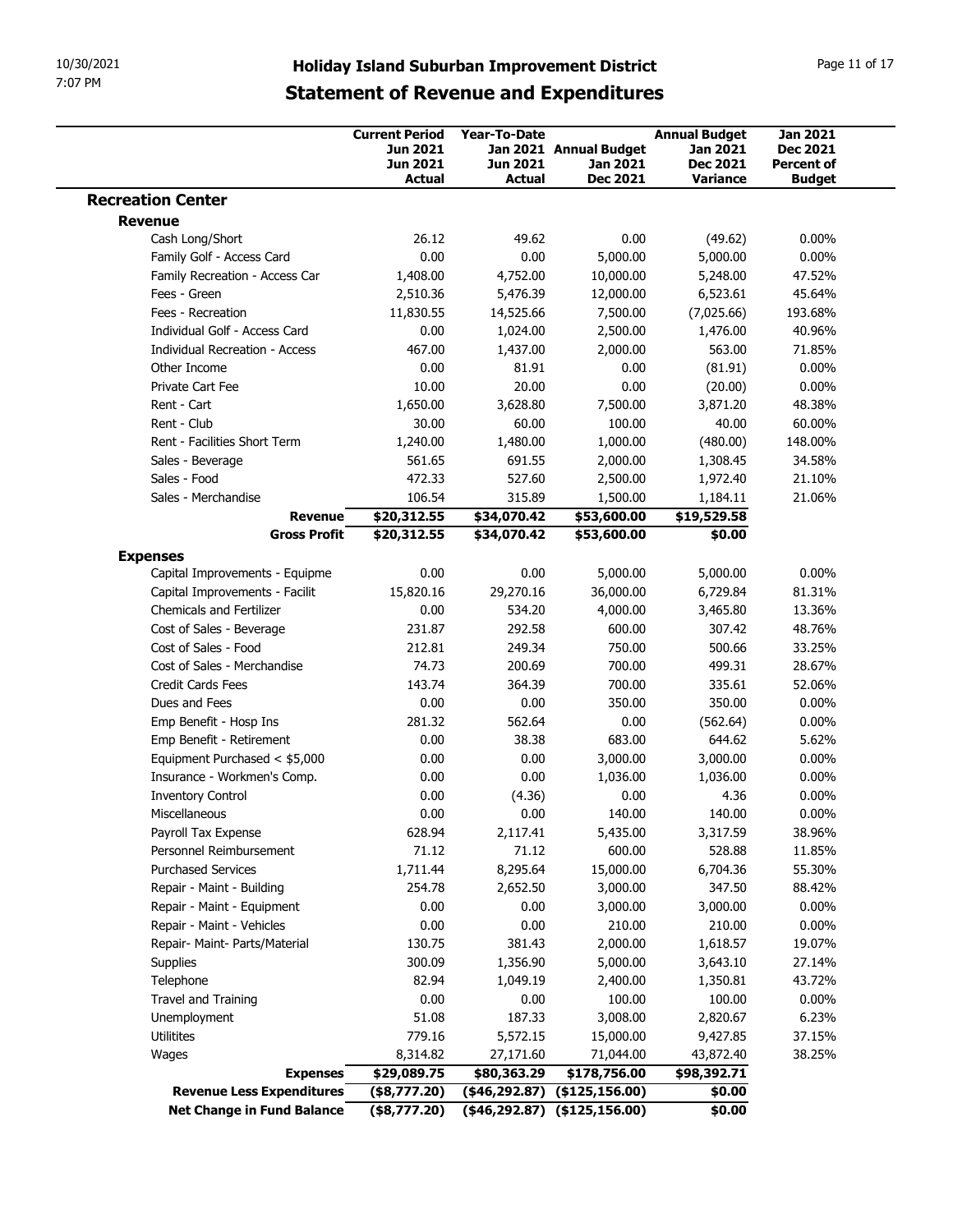| 10/30/2021<br>7:07 PM                               |                                                                              |                                           |                                                                                                     |                                                                        |                                                                          |
|-----------------------------------------------------|------------------------------------------------------------------------------|-------------------------------------------|-----------------------------------------------------------------------------------------------------|------------------------------------------------------------------------|--------------------------------------------------------------------------|
|                                                     |                                                                              |                                           | <b>Holiday Island Suburban Improvement District</b><br><b>Statement of Revenue and Expenditures</b> |                                                                        | Page 12 of 17                                                            |
|                                                     | <b>Current Period</b><br><b>Jun 2021</b><br><b>Jun 2021</b><br><b>Actual</b> | Year-To-Date<br>Jun 2021<br><b>Actual</b> | Jan 2021 Annual Budget<br>Jan 2021<br>Dec 2021                                                      | <b>Annual Budget</b><br><b>Jan 2021</b><br><b>Dec 2021</b><br>Variance | <b>Jan 2021</b><br><b>Dec 2021</b><br><b>Percent of</b><br><b>Budget</b> |
| <b>Restaurant - Golf Operations</b>                 |                                                                              |                                           |                                                                                                     |                                                                        |                                                                          |
| <b>Revenue</b>                                      |                                                                              |                                           |                                                                                                     |                                                                        |                                                                          |
| Sales - Beer                                        | 1,814.86                                                                     | 6,307.75                                  | 10,000.00                                                                                           | 3,692.25                                                               | 63.08%                                                                   |
|                                                     |                                                                              | 2,718.34                                  |                                                                                                     | 7,281.66                                                               | 27.18%                                                                   |
| Sales - Beverage<br>Sales - Food                    | 1,054.35                                                                     |                                           | 10,000.00                                                                                           | 78,877.67                                                              | 28.29%                                                                   |
| <b>Revenue</b>                                      | 6,245.57<br>\$9,114.78                                                       | 31,122.33<br>\$40,148.42                  | 110,000.00<br>\$130,000.00                                                                          | \$89,851.58                                                            |                                                                          |
| <b>Gross Profit</b>                                 | \$9,114.78                                                                   | \$40,148.42                               | \$130,000.00                                                                                        | \$0.00                                                                 |                                                                          |
|                                                     |                                                                              |                                           |                                                                                                     |                                                                        |                                                                          |
| <b>Expenses</b>                                     |                                                                              |                                           |                                                                                                     |                                                                        |                                                                          |
| Advertising                                         | 0.00                                                                         | 68.00                                     | $0.00\,$                                                                                            | (68.00)                                                                | $0.00\%$                                                                 |
| Cost of Sales - Beer                                | 1,516.70                                                                     | 2,946.63                                  | 3,800.00                                                                                            | 853.37                                                                 | 77.54%                                                                   |
| Cost of Sales - Beverage                            | 424.11                                                                       | 745.06                                    | 3,600.00                                                                                            | 2,854.94                                                               | 20.70%                                                                   |
| Cost of Sales - Food<br>Credit Cards Fees           | 5,051.13<br>710.23                                                           | 24,060.01                                 | 40,000.00                                                                                           | 15,939.99                                                              | 60.15%                                                                   |
| Dues and Fees                                       |                                                                              | 3,148.28<br>300.00                        | 2,500.00                                                                                            | (648.28)                                                               | 125.93%                                                                  |
| Emp Benefit - Hosp Ins                              | 0.00<br>0.00                                                                 | 0.00                                      | 450.00<br>3,700.00                                                                                  | 150.00<br>3,700.00                                                     | 66.67%<br>$0.00\%$                                                       |
| Emp Benefit - Retirement                            | 0.00                                                                         | 0.00                                      | 1,165.00                                                                                            | 1,165.00                                                               | $0.00\%$                                                                 |
| Equipment Purchased < \$5,000                       | 0.00                                                                         | 0.00                                      | 3,000.00                                                                                            | 3,000.00                                                               | $0.00\%$                                                                 |
| Insurance - Workmen's Comp.                         | 28.06                                                                        | 168.36                                    | 1,252.00                                                                                            | 1,083.64                                                               | 13.45%                                                                   |
| Notices and Ads                                     | 0.00                                                                         | 60.00                                     | 420.00                                                                                              | 360.00                                                                 | 14.29%                                                                   |
| Payroll Tax Expense                                 | 267.53                                                                       | 1,519.57                                  | 4,968.00                                                                                            | 3,448.43                                                               | 30.59%                                                                   |
| <b>Purchased Services</b>                           | 40.00                                                                        | 515.31                                    | 1,373.00                                                                                            | 857.69                                                                 | 37.53%                                                                   |
| Repair - Maint - Building                           | 0.00                                                                         | 0.00                                      | 2,070.00                                                                                            | 2,070.00                                                               | $0.00\%$                                                                 |
| Repair - Maint - Equipment                          | 267.50                                                                       | 497.55                                    | 2,070.00                                                                                            | 1,572.45                                                               | 24.04%                                                                   |
|                                                     | 1,039.08                                                                     | 3,900.40                                  | 6,000.00                                                                                            | 2,099.60                                                               | 65.01%                                                                   |
|                                                     | 12.98                                                                        | 127.58                                    | 1,996.00                                                                                            | 1,868.42                                                               | 6.39%                                                                    |
| Supplies                                            |                                                                              | 5,523.97                                  | 7,500.00                                                                                            | 1,976.03                                                               | 73.65%                                                                   |
| Unemployment                                        |                                                                              | 12,780.94                                 | 64,935.00                                                                                           | 52,154.06                                                              | 19.68%                                                                   |
| Utilitites                                          | 746.66                                                                       |                                           | \$150,799.00                                                                                        | \$94,437.34                                                            |                                                                          |
| Wages                                               | 3,083.25                                                                     |                                           |                                                                                                     |                                                                        |                                                                          |
| <b>Expenses</b><br><b>Revenue Less Expenditures</b> | \$13,187.23<br>$(*4,072.45)$                                                 | \$56,361.66<br>(\$16, 213.24)             | (\$20,799.00)                                                                                       | \$0.00                                                                 |                                                                          |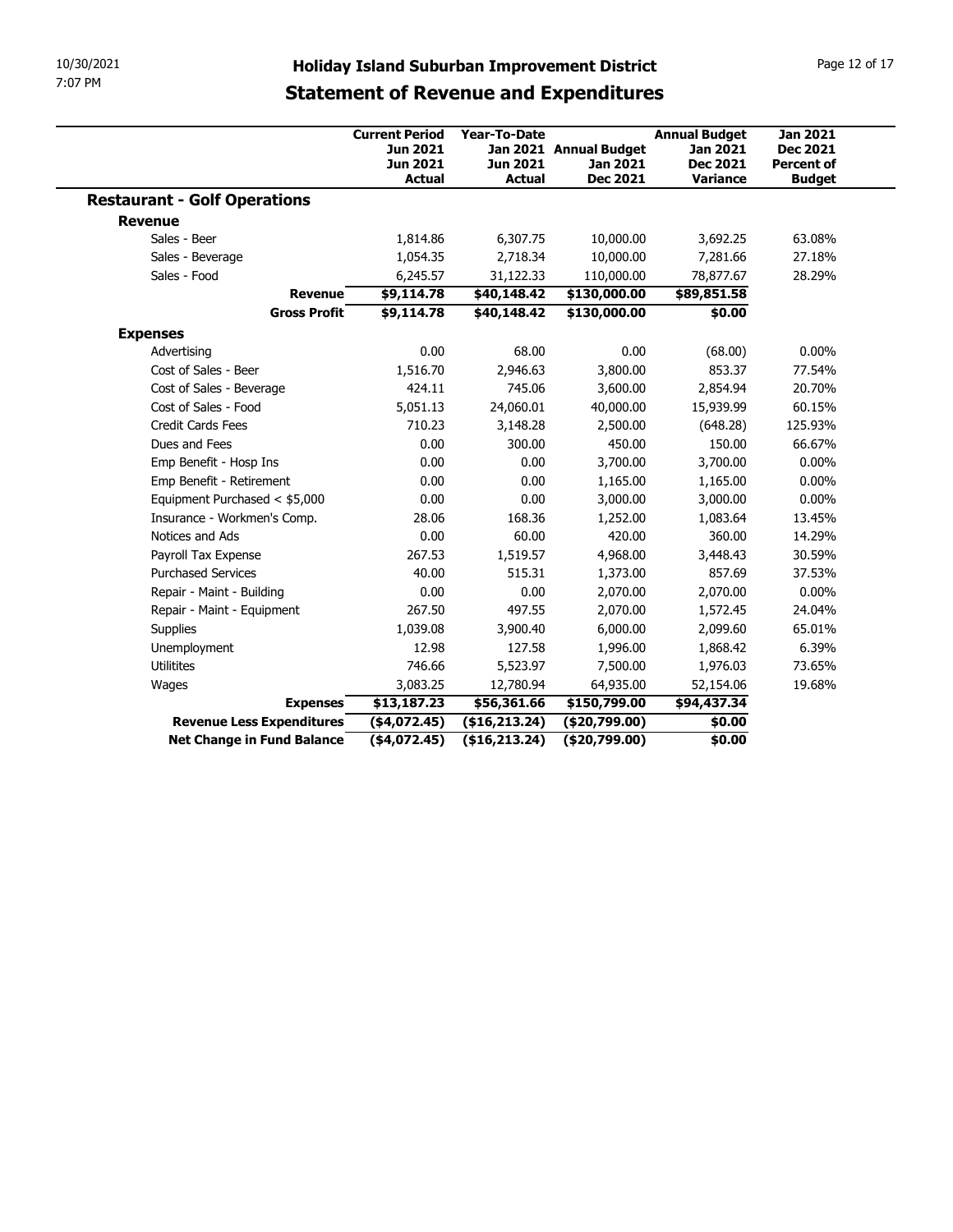| 10/30/2021                                                 |                                                      |                       |                                    |                             |                                      |
|------------------------------------------------------------|------------------------------------------------------|-----------------------|------------------------------------|-----------------------------|--------------------------------------|
|                                                            |                                                      |                       |                                    |                             |                                      |
|                                                            |                                                      |                       |                                    |                             |                                      |
|                                                            | <b>Holiday Island Suburban Improvement District</b>  |                       |                                    |                             | Page 13 of 17                        |
| 7:07 PM                                                    | <b>Statement of Revenue and Expenditures</b>         |                       |                                    |                             |                                      |
|                                                            | <b>Current Period</b>                                | Year-To-Date          |                                    | <b>Annual Budget</b>        | <b>Jan 2021</b>                      |
|                                                            | Jun 2021<br>Jun 2021                                 | Jun 2021              | Jan 2021 Annual Budget<br>Jan 2021 | Jan 2021<br><b>Dec 2021</b> | <b>Dec 2021</b><br><b>Percent of</b> |
| <b>Road Dept</b>                                           | <b>Actual</b>                                        | Actual                | Dec 2021                           | Variance                    | <b>Budget</b>                        |
| Revenue                                                    |                                                      |                       |                                    |                             |                                      |
| <b>Culvert Installation Income</b>                         | 0.00                                                 | 0.00                  | 500.00                             | 500.00                      | $0.00\%$                             |
| <b>Driveway Transitions</b>                                | 0.00                                                 | 0.00                  | 1,200.00                           | 1,200.00                    | $0.00\%$                             |
| Other Income                                               | 0.00                                                 | 110.50                | 211,500.00                         | 211,389.50                  | 0.05%                                |
| Road Inspection Fee - Nonref<br>Sale of Assets             | 400.00<br>0.00                                       | 4,000.00<br>500.00    | 800.00<br>0.00                     | (3,200.00)<br>(500.00)      | 500.00%<br>$0.00\%$                  |
| <b>Revenue</b>                                             | \$400.00                                             | \$4,610.50            | \$214,000.00                       | \$209,389.50                |                                      |
| <b>Gross Profit</b>                                        | \$400.00                                             | \$4,610.50            | \$214,000.00                       | \$0.00                      |                                      |
| <b>Expenses</b>                                            |                                                      |                       |                                    |                             |                                      |
| Capital Improvements - Equipme                             | 0.00                                                 | 29,180.89             | 30,000.00                          | 819.11                      | 97.27%                               |
| Capital Improvements - Facilit<br>Dues and Fees            | 0.00<br>0.00                                         | 0.00<br>850.00        | 265,000.00<br>1,000.00             | 265,000.00<br>150.00        | $0.00\%$<br>85.00%                   |
| Emp Benefit - Hosp Ins                                     | 1,240.80                                             | 7,466.42              | 26,047.00                          | 18,580.58                   | 28.67%                               |
| Emp Benefit - Retirement                                   | 374.00                                               | 2,463.64              | 6,084.00                           | 3,620.36                    | 40.49%                               |
| Equipment Purchased < \$5,000                              | 0.00                                                 | 0.00                  | 3,000.00                           | 3,000.00                    | $0.00\%$                             |
| Fuel Expense                                               | (1,408.86)                                           | 160.38                | 20,000.00                          | 19,839.62                   | 0.80%                                |
| Insurance - Workmen's Comp.                                | 352.32                                               | 2,113.92              | 3,861.00                           | 1,747.08                    | 54.75%                               |
| Notices and Ads                                            | 53.43                                                | 269.79                | 500.00                             | 230.21                      | 53.96%                               |
| Payroll Tax Expense<br><b>Purchased Services</b>           | 785.38<br>629.25                                     | 6,106.29<br>7,498.24  | 16,830.00<br>2,500.00              | 10,723.71<br>(4,998.24)     | 36.28%<br>299.93%                    |
| Repair - Maint - Building                                  | 0.00                                                 | 158.01                | 500.00                             | 341.99                      | 31.60%                               |
| Repair - Maint - Equipment                                 | 0.00                                                 | 20.20                 | 0.00                               | (20.20)                     | $0.00\%$                             |
| Repair - Maint - Street Light                              | 0.00                                                 | 0.00                  | 500.00                             | 500.00                      | $0.00\%$                             |
| Repair - Maint - Tires                                     | 0.00                                                 | 892.48                | 5,000.00                           | 4,107.52                    | 17.85%                               |
| Repair - Maint - Vehicles<br>Repair- Maint- Parts/Material | 611.61<br>17.28                                      | 2,353.85<br>3,143.99  | 5,000.00<br>5,000.00               | 2,646.15<br>1,856.01        | 47.08%<br>62.88%                     |
| Repair-Maint Road Materials                                | 0.00                                                 | 4,241.68              | 15,000.00                          | 10,758.32                   | 28.28%                               |
| Safety                                                     | 0.00                                                 | 0.00                  | 250.00                             | 250.00                      | $0.00\%$                             |
| Snow / Ice Removal                                         | 0.00                                                 | 0.00                  | 17,000.00                          | 17,000.00                   | $0.00\%$                             |
| Supplies                                                   | 43.32                                                | 1,927.65              | 2,500.00                           | 572.35                      | 77.11%                               |
| Telephone                                                  | 79.36                                                | 854.36                | 1,920.00                           | 1,065.64                    | 44.50%                               |
| Unemployment                                               | 0.00                                                 | 281.56                | 2,520.00                           | 2,238.44                    | 11.17%                               |
| Uniforms<br>Utilitites                                     | 231.41<br>259.98                                     | 669.47                | 2,000.00                           | 1,330.53<br>2,684.98        | 33.47%<br>64.20%                     |
| Wages                                                      | 10,680.00                                            | 4,815.02<br>64,278.79 | 7,500.00<br>228,094.00             | 163,815.21                  | 28.18%                               |
| <b>Expenses</b>                                            | \$13,949.28                                          | \$139,746.63          | \$667,606.00                       | \$527,859.37                |                                      |
|                                                            | $($ \$13,549.28) $($ \$135,136.13) $($ \$453,606.00) |                       |                                    | \$0.00                      |                                      |
| <b>Revenue Less Expenditures</b>                           |                                                      |                       |                                    |                             |                                      |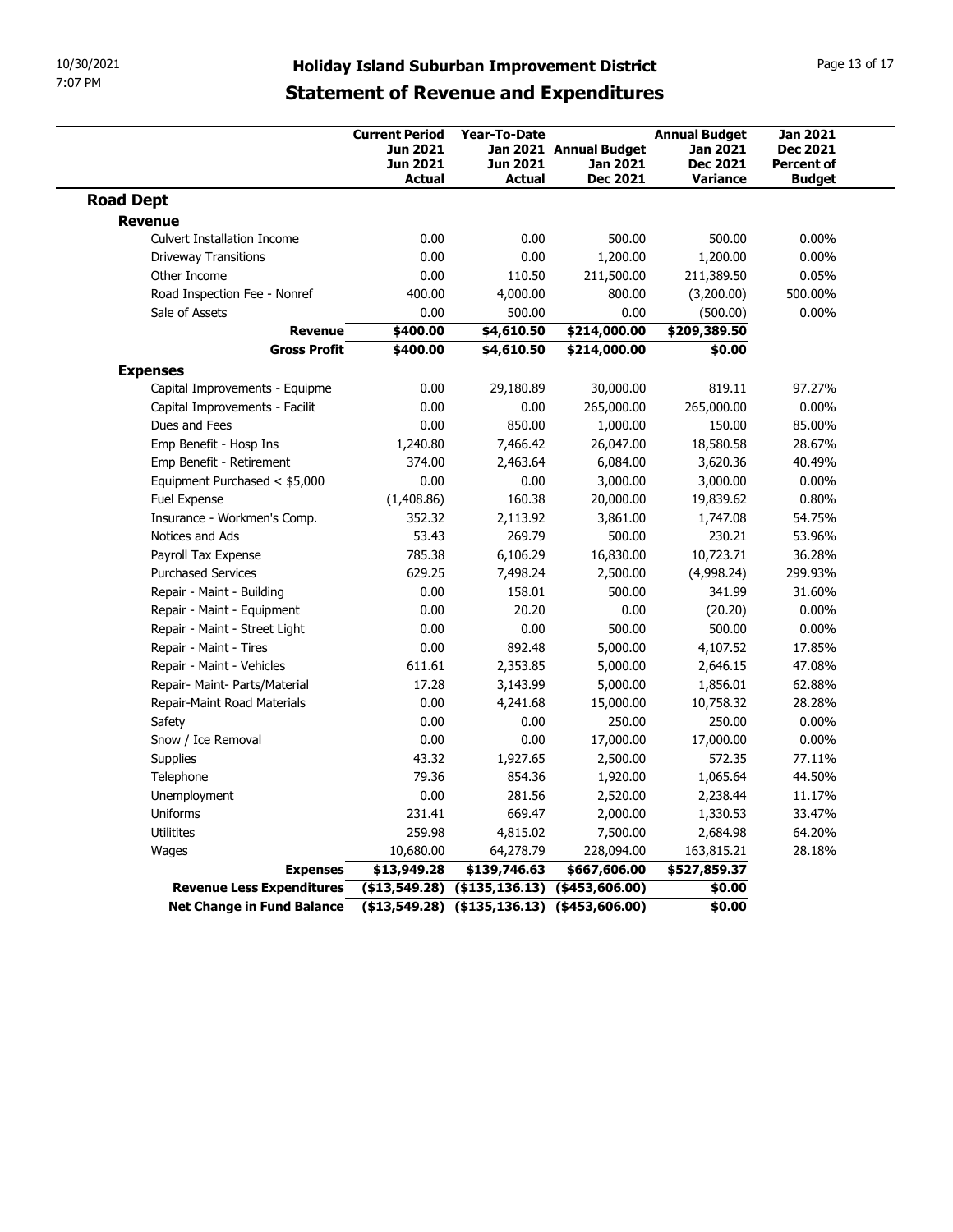| 10/30/2021<br>7:07 PM                                |                                                                |                                                  | <b>Holiday Island Suburban Improvement District</b>   |                                                                        | Page 14 of 17                                                     |  |  |
|------------------------------------------------------|----------------------------------------------------------------|--------------------------------------------------|-------------------------------------------------------|------------------------------------------------------------------------|-------------------------------------------------------------------|--|--|
|                                                      | <b>Statement of Revenue and Expenditures</b>                   |                                                  |                                                       |                                                                        |                                                                   |  |  |
|                                                      | <b>Current Period</b><br>Jun 2021<br>Jun 2021<br><b>Actual</b> | <b>Year-To-Date</b><br><b>Jun 2021</b><br>Actual | Jan 2021 Annual Budget<br>Jan 2021<br><b>Dec 2021</b> | <b>Annual Budget</b><br>Jan 2021<br><b>Dec 2021</b><br><b>Variance</b> | <b>Jan 2021</b><br>Dec 2021<br><b>Percent of</b><br><b>Budget</b> |  |  |
| <b>Sewer Dept</b>                                    |                                                                |                                                  |                                                       |                                                                        |                                                                   |  |  |
| <b>Revenue</b>                                       |                                                                |                                                  |                                                       |                                                                        |                                                                   |  |  |
| Debt Service - Sewer Treatment<br><b>Sewer Sales</b> | 22,253.90<br>31,788.93                                         | 119,319.60<br>173,909.95                         | 235,000.00<br>335,682.00                              | 115,680.40<br>161,772.05                                               | 50.77%<br>51.81%                                                  |  |  |
| Sewer Sales Installation Charg                       | 600.00                                                         | 6,000.00                                         | 3,000.00                                              | (3,000.00)                                                             | 200.00%                                                           |  |  |
| Revenue                                              | \$54,642.83                                                    | \$299,229.55                                     | \$573,682.00                                          | \$274,452.45                                                           |                                                                   |  |  |
| <b>Gross Profit</b>                                  | \$54,642.83                                                    | \$299,229.55                                     | \$573,682.00                                          | \$0.00                                                                 |                                                                   |  |  |
| <b>Expenses</b>                                      |                                                                |                                                  |                                                       |                                                                        |                                                                   |  |  |
| Capital Improvements - Equipme                       | 0.00                                                           | 14,483.57                                        | 47,500.00                                             | 33,016.43                                                              | 30.49%                                                            |  |  |
| Capital Improvements - Facilit                       | 6,041.08                                                       | 23,385.89                                        | 41,500.00                                             | 18,114.11                                                              | 56.35%                                                            |  |  |
| Chemicals and Fertilizer                             | 2,768.00                                                       | 8,504.52                                         | 20,300.00                                             | 11,795.48                                                              | 41.89%                                                            |  |  |
| Dues and Fees<br>Emp Benefit - Hosp Ins              | 8,000.00<br>470.56                                             | 8,562.50                                         | 9,000.00                                              | 437.50                                                                 | 95.14%<br>29.59%                                                  |  |  |
| Emp Benefit - Retirement                             | 229.20                                                         | 2,965.79<br>1,483.18                             | 10,024.00<br>5,391.00                                 | 7,058.21<br>3,907.82                                                   | 27.51%                                                            |  |  |
| Engineering                                          | 0.00                                                           | 0.00                                             | 5,000.00                                              | 5,000.00                                                               | $0.00\%$                                                          |  |  |
| Equipment Purchased < \$5,000                        | 0.00                                                           | 0.00                                             | 3,800.00                                              | 3,800.00                                                               | $0.00\%$                                                          |  |  |
| Fuel Expense                                         | 301.83                                                         | 2,098.16                                         | 5,400.00                                              | 3,301.84                                                               | 38.85%                                                            |  |  |
| Insurance - Workmen's Comp.                          | 153.65                                                         | 921.94                                           | 2,072.00                                              | 1,150.06                                                               | 44.50%                                                            |  |  |
| <b>Interest Expense</b>                              | 7,591.52                                                       | 46,790.92                                        | 100,000.00                                            | 53,209.08                                                              | 46.79%                                                            |  |  |
| Lab Fees                                             | 212.68                                                         | 3,640.20                                         | 9,500.00                                              | 5,859.80                                                               | 38.32%                                                            |  |  |
| Notices and Ads<br>Payroll Tax Expense               | 0.00<br>497.48                                                 | 0.00<br>3,885.33                                 | 300.00<br>9,928.00                                    | 300.00<br>6,042.67                                                     | $0.00\%$<br>39.14%                                                |  |  |
| <b>Purchased Services</b>                            | 3,703.33                                                       | 10,258.37                                        | 18,000.00                                             | 7,741.63                                                               | 56.99%                                                            |  |  |
| Repair - Maint - Building                            | 0.00                                                           | 0.00                                             | 2,500.00                                              | 2,500.00                                                               | $0.00\%$                                                          |  |  |
| Repair - Maint - Equipment                           | 110.38                                                         | 14,189.56                                        | 15,000.00                                             | 810.44                                                                 | 94.60%                                                            |  |  |
| Repair - Maint - Sewer Plant                         | 5,510.12                                                       | 12,801.56                                        | 25,200.00                                             | 12,398.44                                                              | 50.80%                                                            |  |  |
| Repair - Maint - Tires                               | 0.00                                                           | 0.00                                             | 1,160.00                                              | 1,160.00                                                               | $0.00\%$                                                          |  |  |
| Repair - Maint - Vehicles                            | 0.00                                                           | 99.24                                            | 2,220.00                                              | 2,120.76                                                               | 4.47%                                                             |  |  |
| Repair - Maint- Line Repair                          | 0.00                                                           | 0.00                                             | 1,800.00                                              | 1,800.00                                                               | $0.00\%$                                                          |  |  |
| Repair- Maint- Parts/Material                        | 159.07                                                         | 677.81                                           | 5,400.00                                              | 4,722.19                                                               | 12.55%                                                            |  |  |
| Safety                                               | 0.00                                                           | 0.00                                             | 1,000.00                                              | 1,000.00                                                               | $0.00\%$                                                          |  |  |
| Supplies<br>Telephone                                | 49.52<br>19.75                                                 | 570.33<br>139.22                                 | 3,000.00                                              | 2,429.67                                                               | 19.01%<br>4.74%                                                   |  |  |
| Travel and Training                                  | 0.00                                                           | 0.00                                             | 2,940.00<br>1,900.00                                  | 2,800.78<br>1,900.00                                                   | $0.00\%$                                                          |  |  |
| Unemployment                                         | 0.00                                                           | 155.79                                           | 3,157.00                                              | 3,001.21                                                               | 4.93%                                                             |  |  |
| Uniforms                                             | 0.00                                                           | 0.00                                             | 600.00                                                | 600.00                                                                 | $0.00\%$                                                          |  |  |
| Utilitites                                           | 5,281.56                                                       | 29,291.63                                        | 60,000.00                                             | 30,708.37                                                              | 48.82%                                                            |  |  |
|                                                      | 6,659.59                                                       | 44,225.20                                        | 129,775.00                                            | 85,549.80                                                              | 34.08%                                                            |  |  |
| Wages                                                |                                                                | \$229,130.71                                     | \$543,367.00                                          | \$314,236.29                                                           |                                                                   |  |  |
| <b>Expenses</b>                                      | \$47,759.32                                                    |                                                  |                                                       |                                                                        |                                                                   |  |  |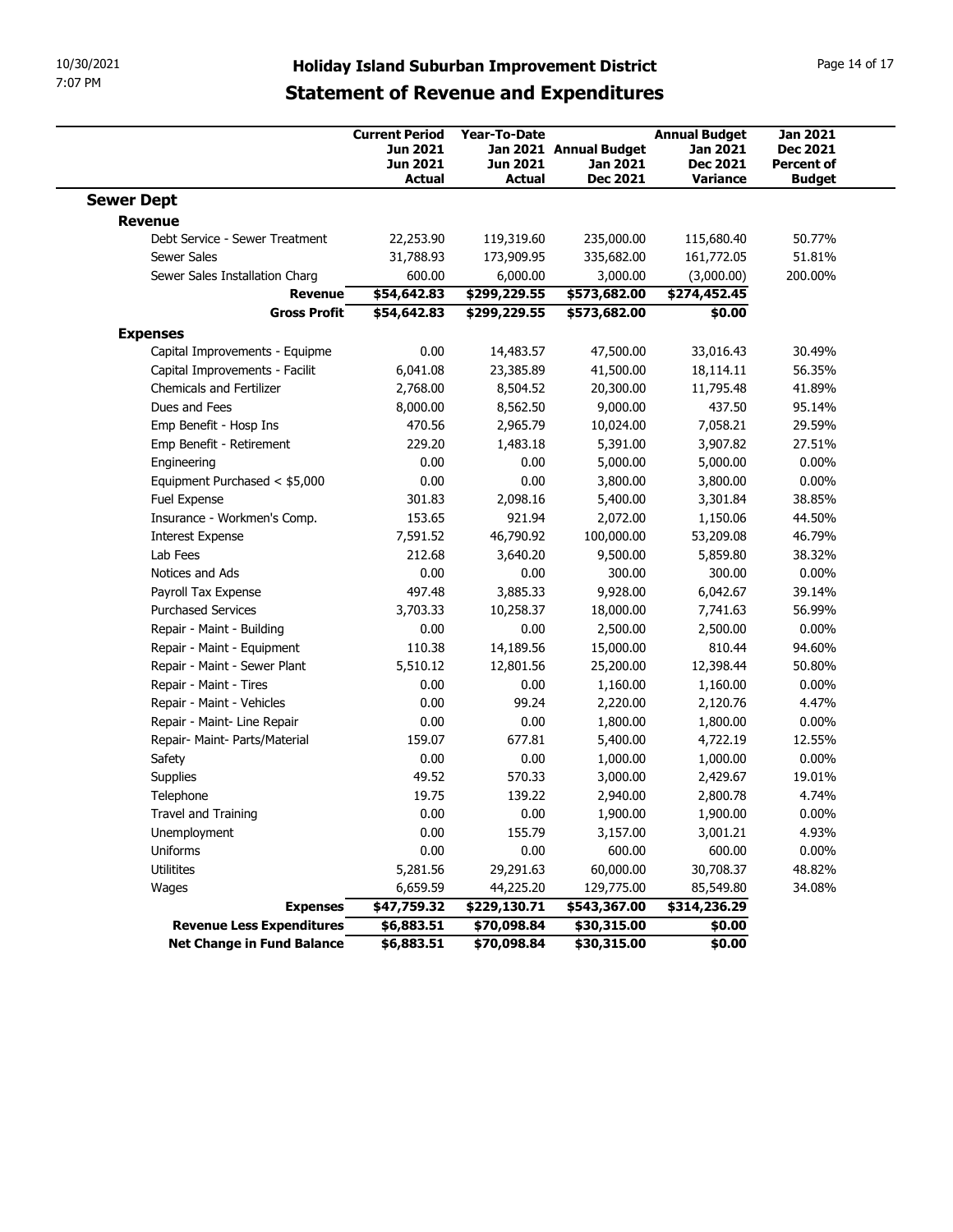|                                                        | 10/30/2021<br><b>Holiday Island Suburban Improvement District</b><br>7:07 PM |                          |                             |                                    |                                    |  |  |  |
|--------------------------------------------------------|------------------------------------------------------------------------------|--------------------------|-----------------------------|------------------------------------|------------------------------------|--|--|--|
|                                                        | <b>Statement of Revenue and Expenditures</b>                                 |                          |                             |                                    |                                    |  |  |  |
|                                                        | <b>Current Period</b><br>Jun 2021                                            | <b>Year-To-Date</b>      | Jan 2021 Annual Budget      | <b>Annual Budget</b><br>Jan 2021   | <b>Jan 2021</b><br>Dec 2021        |  |  |  |
|                                                        | Jun 2021<br><b>Actual</b>                                                    | Jun 2021<br>Actual       | Jan 2021<br><b>Dec 2021</b> | <b>Dec 2021</b><br><b>Variance</b> | <b>Percent of</b><br><b>Budget</b> |  |  |  |
| <b>Water Dept</b>                                      |                                                                              |                          |                             |                                    |                                    |  |  |  |
| <b>Revenue</b><br><b>Irrigation Service Income</b>     | 0.00                                                                         | 300.00                   | 1,000.00                    | 700.00                             | 30.00%                             |  |  |  |
| Late Charges on Water and Sewe                         | 1,275.56                                                                     | 4,699.82                 | 7,500.00                    | 2,800.18                           | 62.66%                             |  |  |  |
| Other Income                                           | 0.00                                                                         | 30.00                    | 0.00                        | (30.00)                            | $0.00\%$                           |  |  |  |
| <b>Water Sales</b>                                     | 47,361.78                                                                    | 212,900.64               | 510,892.00                  | 297,991.36                         | 41.67%                             |  |  |  |
| Water Service Installation Cha                         | 700.00                                                                       | 6,300.00                 | 5,000.00                    | (1,300.00)                         | 126.00%                            |  |  |  |
| Water Turn-On Charges<br>Revenue                       | 2,070.00<br>\$51,407.34                                                      | 8,170.00<br>\$232,400.46 | 12,500.00<br>\$536,892.00   | 4,330.00<br>\$304,491.54           | 65.36%                             |  |  |  |
| <b>Gross Profit</b>                                    | \$51,407.34                                                                  | \$232,400.46             | \$536,892.00                | \$0.00                             |                                    |  |  |  |
| <b>Expenses</b>                                        |                                                                              |                          |                             |                                    |                                    |  |  |  |
| Capital Improvements - Equipme                         | 0.00                                                                         | 42,798.59                | 77,500.00                   | 34,701.41                          | 55.22%                             |  |  |  |
| Capital Improvements - Facilit                         | 0.00                                                                         | 109,092.07               | 120,993.00                  | 11,900.93                          | 90.16%                             |  |  |  |
| Chemicals and Fertilizer<br>Dues and Fees              | 0.00<br>24.36                                                                | 0.00<br>548.66           | 1,250.00<br>1,275.00        | 1,250.00<br>726.34                 | $0.00\%$<br>43.03%                 |  |  |  |
| Emp Benefit - Hosp Ins                                 | 431.18                                                                       | 2,444.65                 | 10,024.00                   | 7,579.35                           | 24.39%                             |  |  |  |
| Emp Benefit - Retirement                               | 207.18                                                                       | 1,315.47                 | 5,391.00                    | 4,075.53                           | 24.40%                             |  |  |  |
| Engineering                                            | 0.00                                                                         | 0.00                     | 15,000.00                   | 15,000.00                          | $0.00\%$                           |  |  |  |
| Equipment Purchased < \$5,000                          | 0.00                                                                         | 4,990.00                 | 3,800.00                    | (1,190.00)                         | 131.32%                            |  |  |  |
| Fire Hydrants<br>Fuel Expense                          | 0.00<br>301.83                                                               | 262.50<br>2,098.17       | 5,000.00<br>7,800.00        | 4,737.50<br>5,701.83               | 5.25%<br>26.90%                    |  |  |  |
| Insurance - Workmen's Comp.                            | 102.45                                                                       | 614.70                   | 2,072.00                    | 1,457.30                           | 29.67%                             |  |  |  |
| Miscellaneous                                          | 0.00                                                                         | 4,100.95                 | 0.00                        | (4,100.95)                         | $0.00\%$                           |  |  |  |
| Notices and Ads                                        | 26.71                                                                        | 82.93                    | 500.00                      | 417.07                             | 16.59%                             |  |  |  |
| Payroll Tax Expense                                    | 461.95                                                                       | 3,429.21                 | 9,928.00                    | 6,498.79                           | 34.54%                             |  |  |  |
| <b>Purchased Services</b><br>Repair - Maint - Building | 41.15<br>0.00                                                                | 3,257.14<br>0.00         | 2,000.00<br>1,000.00        | (1,257.14)<br>1,000.00             | 162.86%<br>$0.00\%$                |  |  |  |
| Repair - Maint - Equipment                             | 0.00                                                                         | 1,229.65                 | 20,400.00                   | 19,170.35                          | 6.03%                              |  |  |  |
| Repair - Maint - Radio                                 | 0.00                                                                         | 0.00                     | 500.00                      | 500.00                             | $0.00\%$                           |  |  |  |
| Repair - Maint - Tires                                 | 341.21                                                                       | 821.87                   | 1,160.00                    | 338.13                             | 70.85%                             |  |  |  |
| Repair - Maint - Vehicles                              | 464.10                                                                       | 1,249.37                 | 3,000.00                    | 1,750.63                           | 41.65%                             |  |  |  |
| Repair - Maint- Line Repair                            | 0.00                                                                         | 7,331.65                 | 25,800.00                   | 18,468.35                          | 28.42%                             |  |  |  |
| Repair- Maint- Parts/Material<br>Safety                | 4,646.52<br>0.00                                                             | 21,946.50<br>0.00        | 40,000.00<br>1,000.00       | 18,053.50<br>1,000.00              | 54.87%<br>$0.00\%$                 |  |  |  |
| Supplies                                               | 0.00                                                                         | 1,905.06                 | 2,400.00                    | 494.94                             | 79.38%                             |  |  |  |
| Taxes - Real Estate and Person                         | 0.00                                                                         | 24.00                    | 0.00                        | (24.00)                            | $0.00\%$                           |  |  |  |
| Telephone                                              | 464.98                                                                       | 3,198.45                 | 7,200.00                    | 4,001.55                           | 44.42%                             |  |  |  |
| Travel and Training                                    | 0.00                                                                         | 0.00                     | 1,900.00                    | 1,900.00                           | $0.00\%$                           |  |  |  |
| Unemployment                                           | 1.53                                                                         | 139.92                   | 3,157.00                    | 3,017.08                           | 4.43%                              |  |  |  |
| Uniforms                                               | 336.83                                                                       | 982.45                   | 1,284.00                    | 301.55                             | 76.51%                             |  |  |  |
| Utilitites<br>Wages                                    | 11,011.97<br>6,182.47                                                        | 55,257.03<br>38,091.70   | 113,400.00<br>129,775.00    | 58,142.97<br>91,683.30             | 48.73%<br>29.35%                   |  |  |  |
| <b>Expenses</b>                                        | \$25,046.42                                                                  | \$307,212.69             | \$614,509.00                | \$307,296.31                       |                                    |  |  |  |
|                                                        | \$26,360.92                                                                  | $($ \$74,812.23 $)$      | $($ \$77,617.00)            | \$0.00                             |                                    |  |  |  |
| <b>Revenue Less Expenditures</b>                       |                                                                              | ( \$74, 812.23)          | $($ \$77,617.00)            | \$0.00                             |                                    |  |  |  |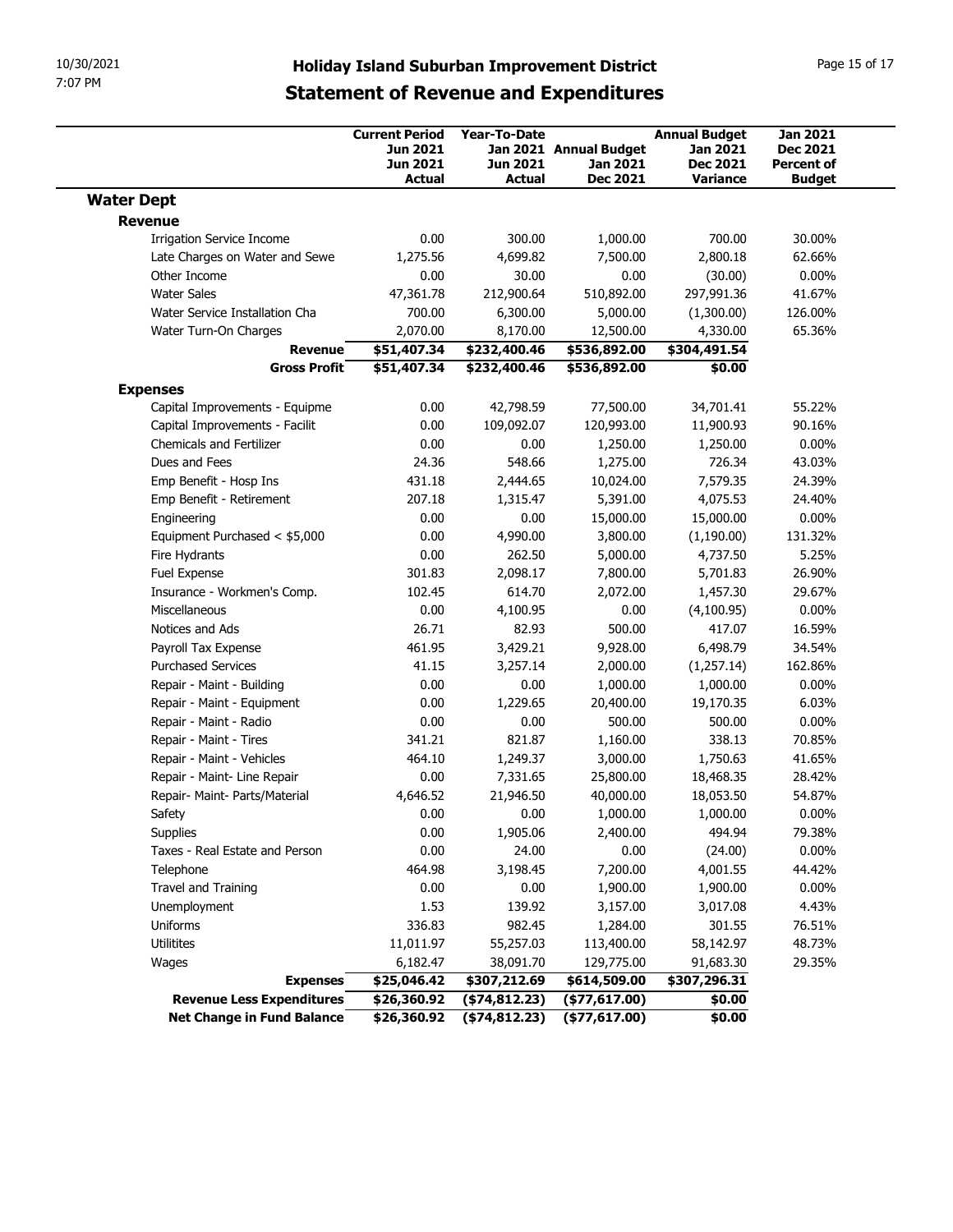| 10/30/2021<br>7:07 PM |                            | <b>Holiday Island Suburban Improvement District</b>                   |                                           |                                                       |                                                                 | Page 16 of 17                                           |
|-----------------------|----------------------------|-----------------------------------------------------------------------|-------------------------------------------|-------------------------------------------------------|-----------------------------------------------------------------|---------------------------------------------------------|
|                       |                            | <b>Statement of Revenue and Expenditures</b>                          |                                           |                                                       |                                                                 |                                                         |
|                       |                            | <b>Current Period</b><br><b>Jun 2021</b><br>Jun 2021<br><b>Actual</b> | Year-To-Date<br>Jun 2021<br><b>Actual</b> | Jan 2021 Annual Budget<br>Jan 2021<br><b>Dec 2021</b> | <b>Annual Budget</b><br>Jan 2021<br><b>Dec 2021</b><br>Variance | <b>Jan 2021</b><br><b>Dec 2021</b><br><b>Percent of</b> |
|                       |                            |                                                                       |                                           |                                                       |                                                                 | <b>Budget</b>                                           |
| <b>Fund Balances</b>  |                            |                                                                       |                                           |                                                       |                                                                 |                                                         |
|                       | Beginning Fund Balance     | 21,465,137.51                                                         | 19,807,758.50                             | 0.00                                                  | 0.00                                                            | $0.00\%$                                                |
|                       | Net Change in Fund Balance | (75, 269.80)                                                          | 1,582,109.21                              | 346,235.00                                            | 0.00                                                            | $0.00\%$                                                |
|                       | Ending Fund Balance        | 21,389,867.71                                                         | 21,389,867.71                             | 0.00                                                  | 0.00                                                            | $0.00\%$                                                |
|                       |                            |                                                                       |                                           |                                                       |                                                                 |                                                         |
|                       |                            |                                                                       |                                           |                                                       |                                                                 |                                                         |
|                       |                            |                                                                       |                                           |                                                       |                                                                 |                                                         |